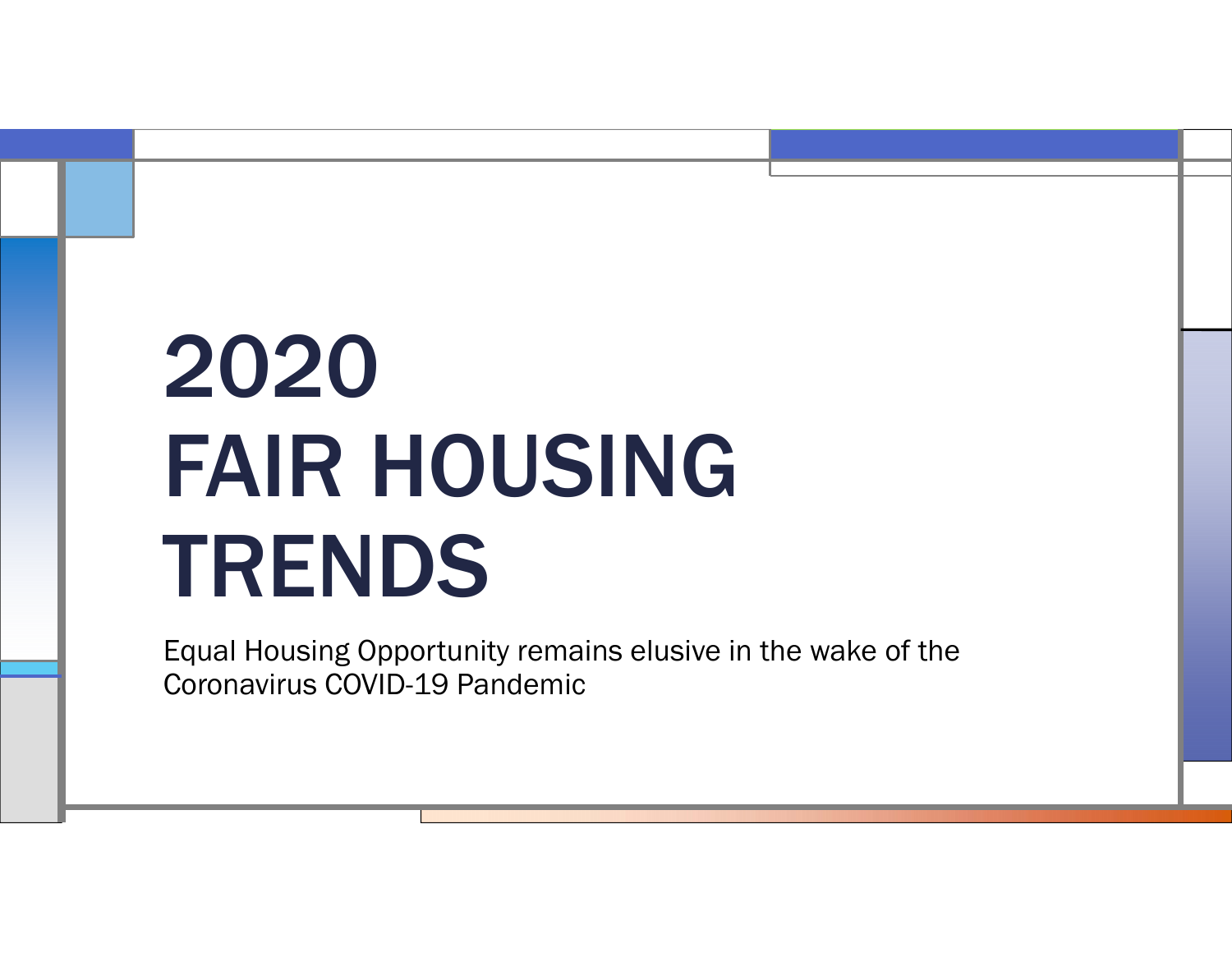## Remarks to the Lakeshore Friends of Fair Housing

November 5, 2020

Jim McCarthy President/CEO Miami Valley Fair Housing Center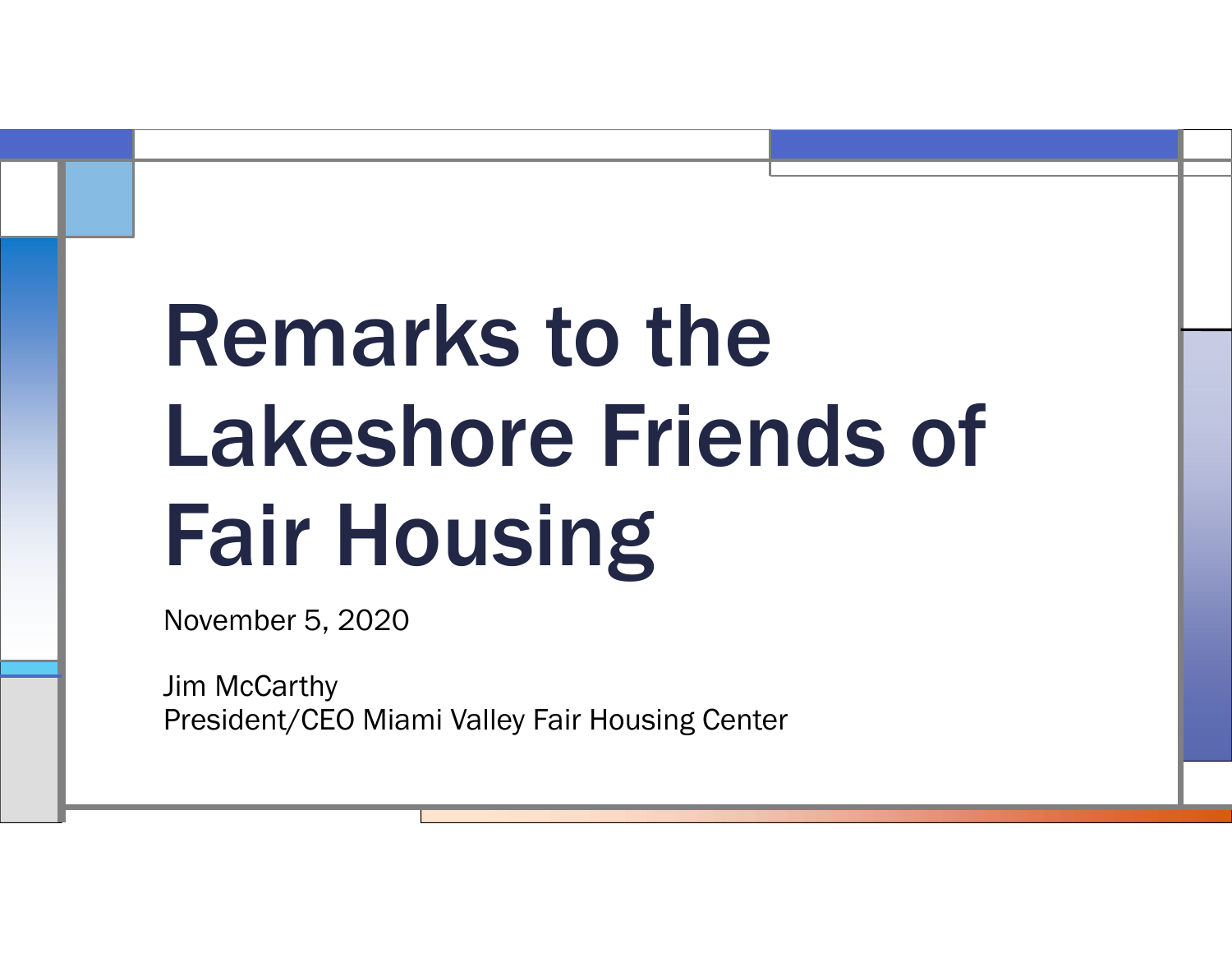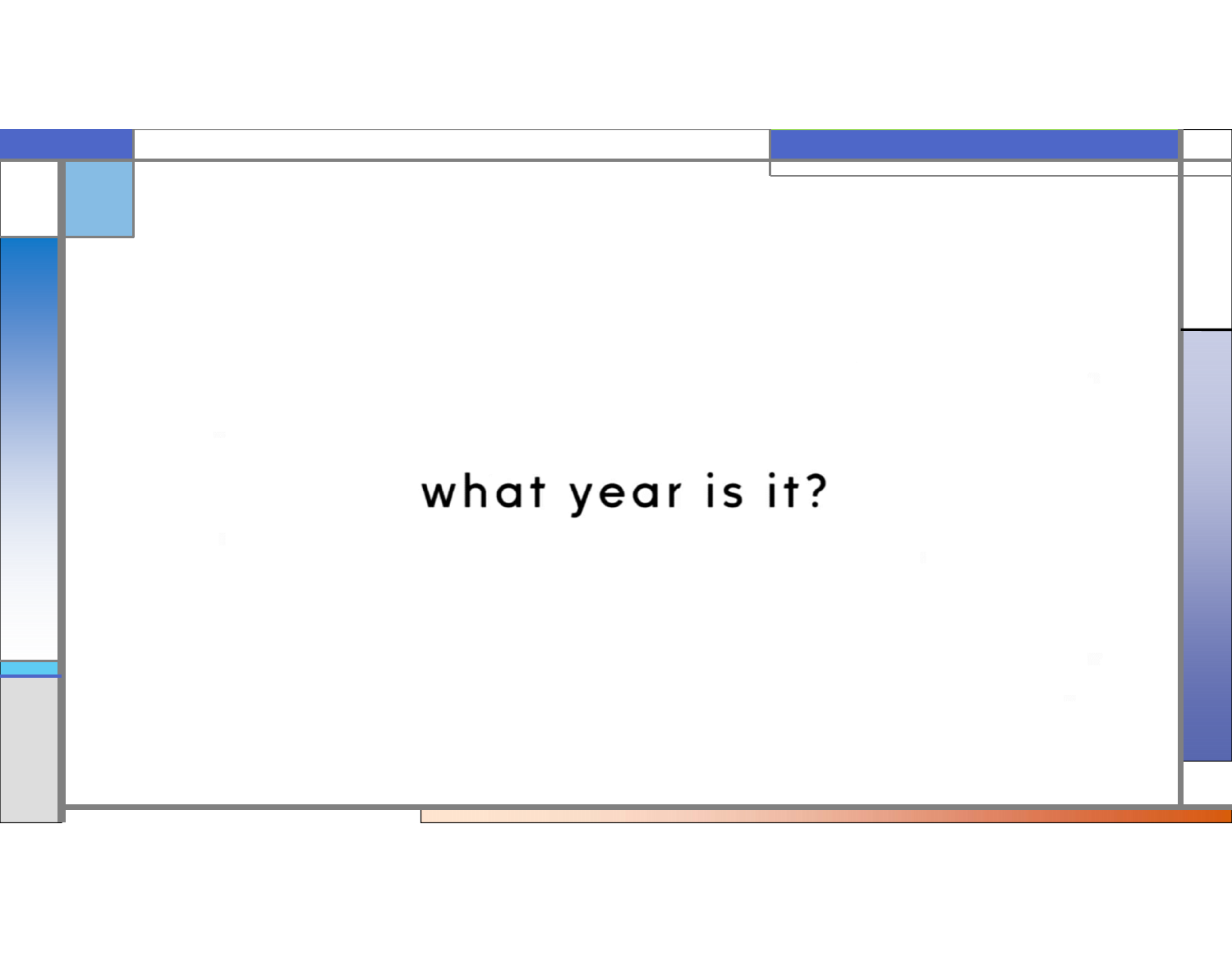# FAIR HOUSINGIN JEOPARDY: 2020

Trump Administration Undermines Critical Tools for Achieving Racial Equity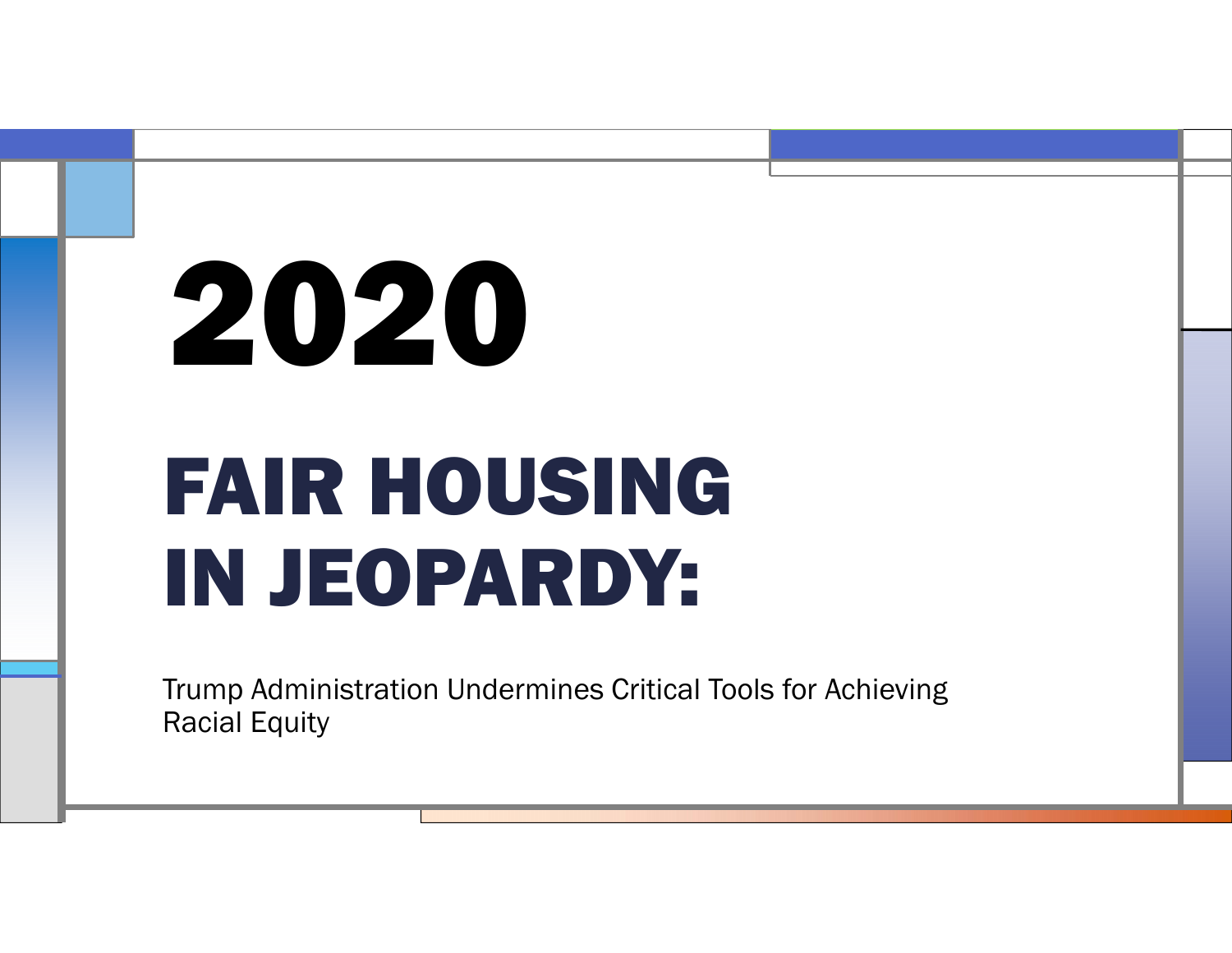- • There is a strong correlation between residential segregation and inferior health outcomes for people of color.
- • There are significant impacts from global warming and climate change on people and communities of color.
- • There is a compelling need to address algorithmic bias in technologies used in the housing and lending sectors.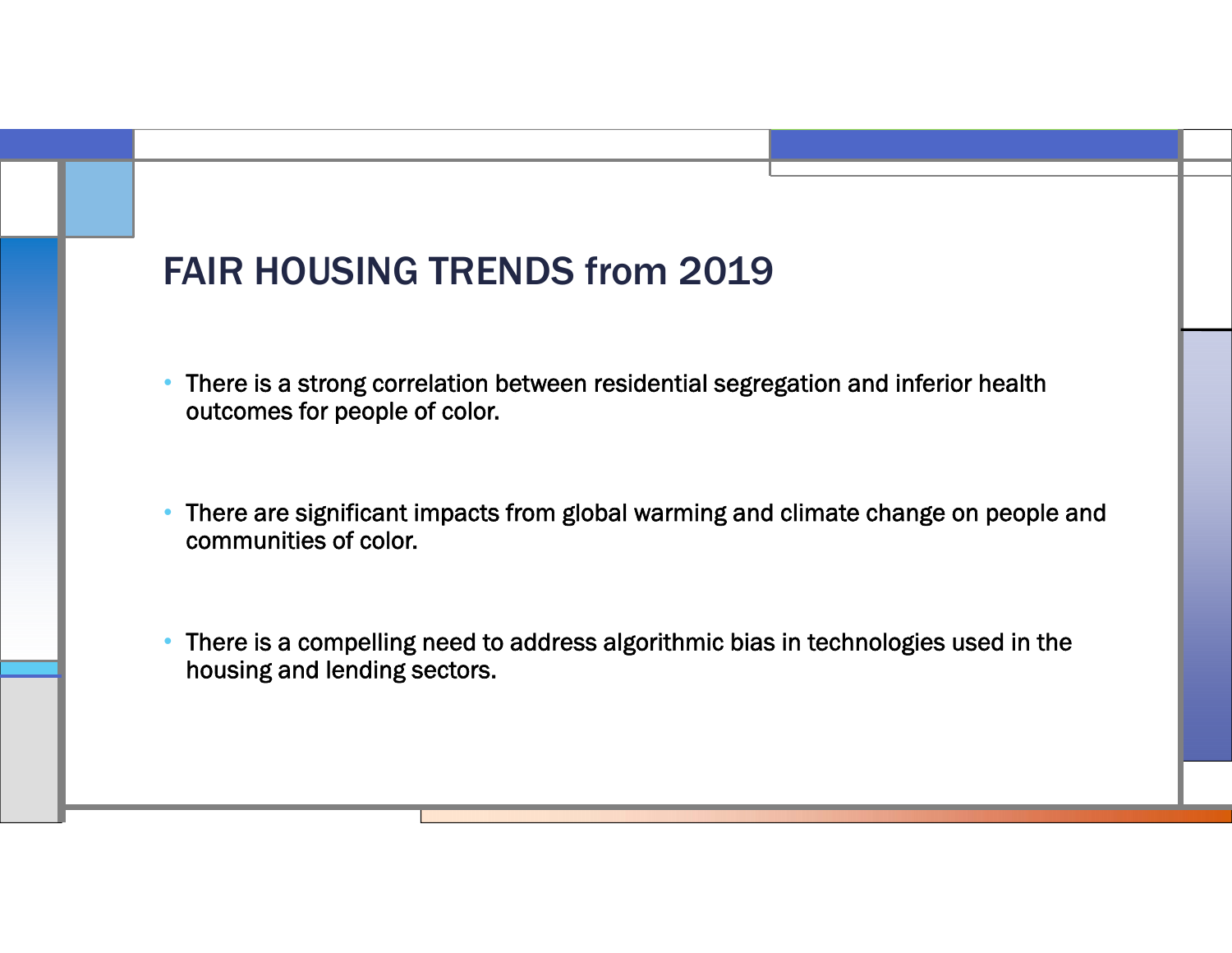- • There was a small decline in the number of housing discrimination complaints from an all-time high in 2018 to a still significant 28,880 in 2019.
- • Private fair housing organizations continue to process more complaints, 73.12%, than all government agencies combined.
- • Private fair housing organizations and civil rights agencies led the way in bringing and winning significant victories designed to redress discrimination throughout the nation.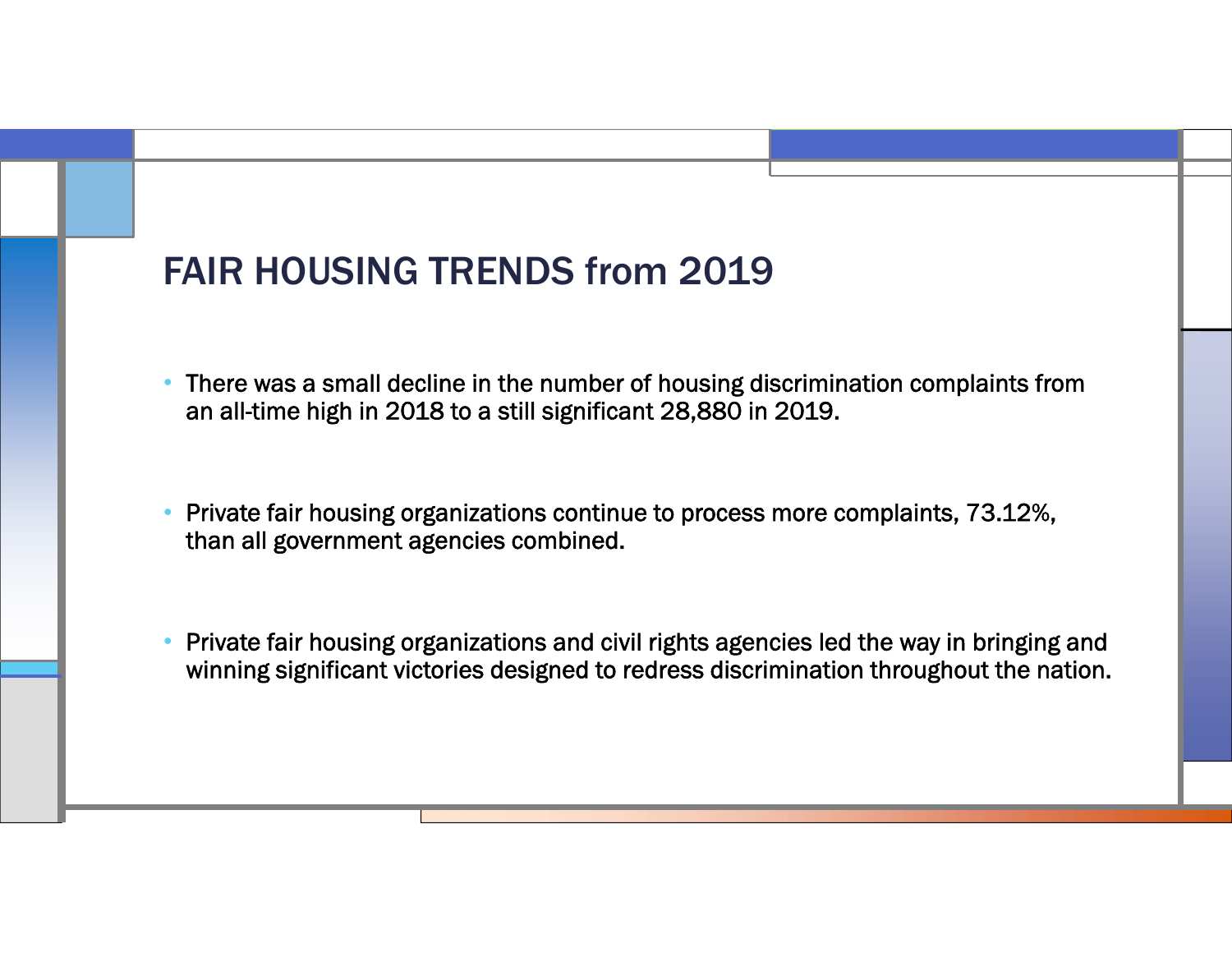- • The Trump administration continues its efforts to undermine enforcement of fair housing and fair lending laws, including measures to eviscerate Affirmatively Furthering Fair Housing requirements and the Disparate Impact legal tool.
- • Since selecting Ben Carson as the Secretary of HUD, the Trump administration has made every attempt to eliminate the ability to stop systemic discrimination, uplift disinvested communities of color, and safely shelter homeless LGBTQ people and religious minorities.
- • The Trump administration's actions fortify residential segregation and promote discrimination.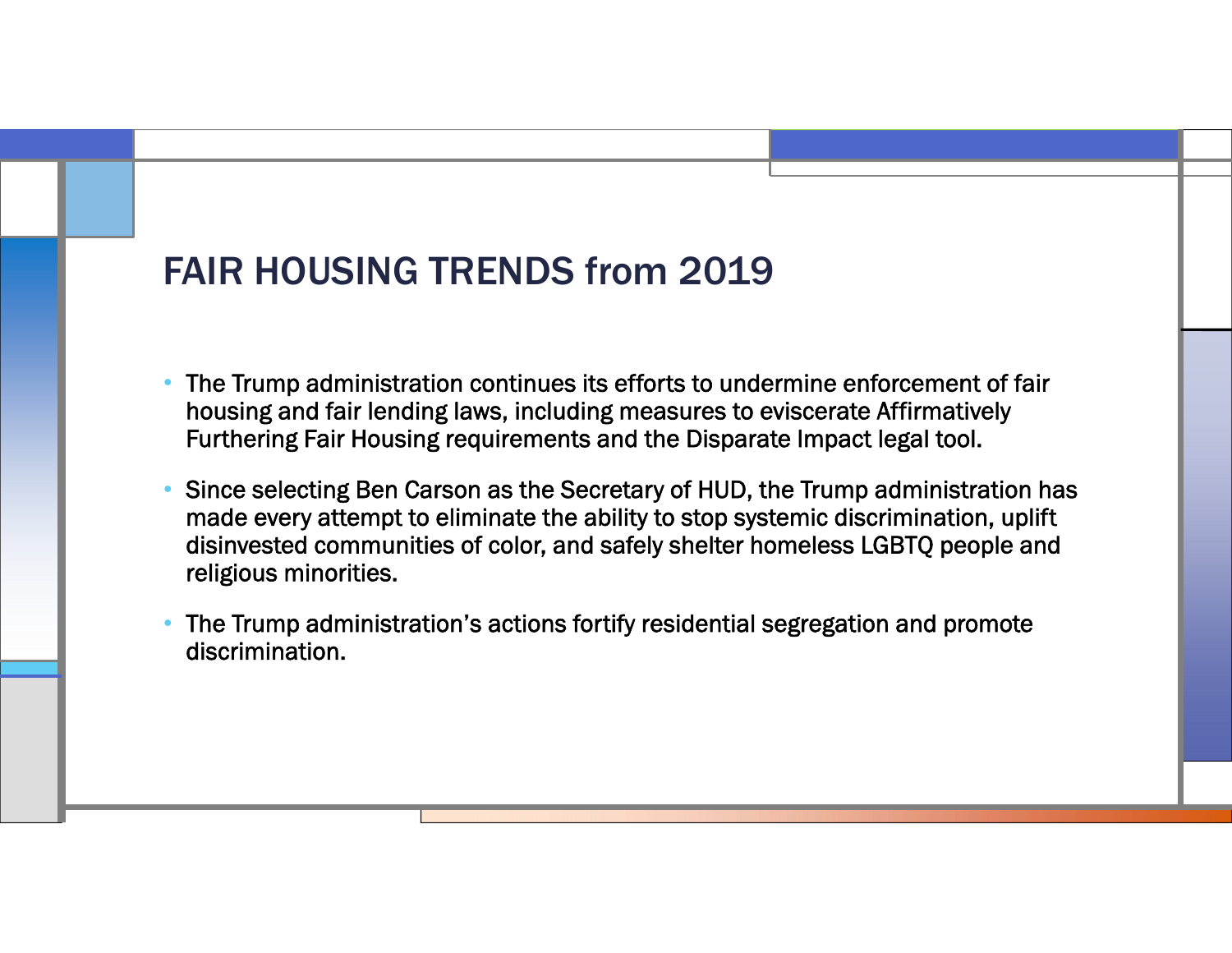- • The COVID-19 pandemic amplifies the great disparities consequential to every analysis of Fair Housing Trends to date.
	- Adverse health outcomes for people of color, and especially for Black Americans, are a manifestation of segregation and absence of opportunity in neighborhoods of color.
	- $\triangleright$  People of color live in communities with more concrete, toxic facilities, and pollution, but fewer fresh foods or health care facilities.
	- The disparities in economic outcomes reflect the disparities in education and job opportunities linked to differences in school quality, transportation, and employment networks.
	- $\triangleright$  People of color, especially Latinos, are overrepresented in service industry jobs, those hardest hit by the pandemic.
	- The differences in long-term housing stability relate directly to centuries of differences in housing opportunities–people of color are predominantly renters, while White people are predominantly homeowners.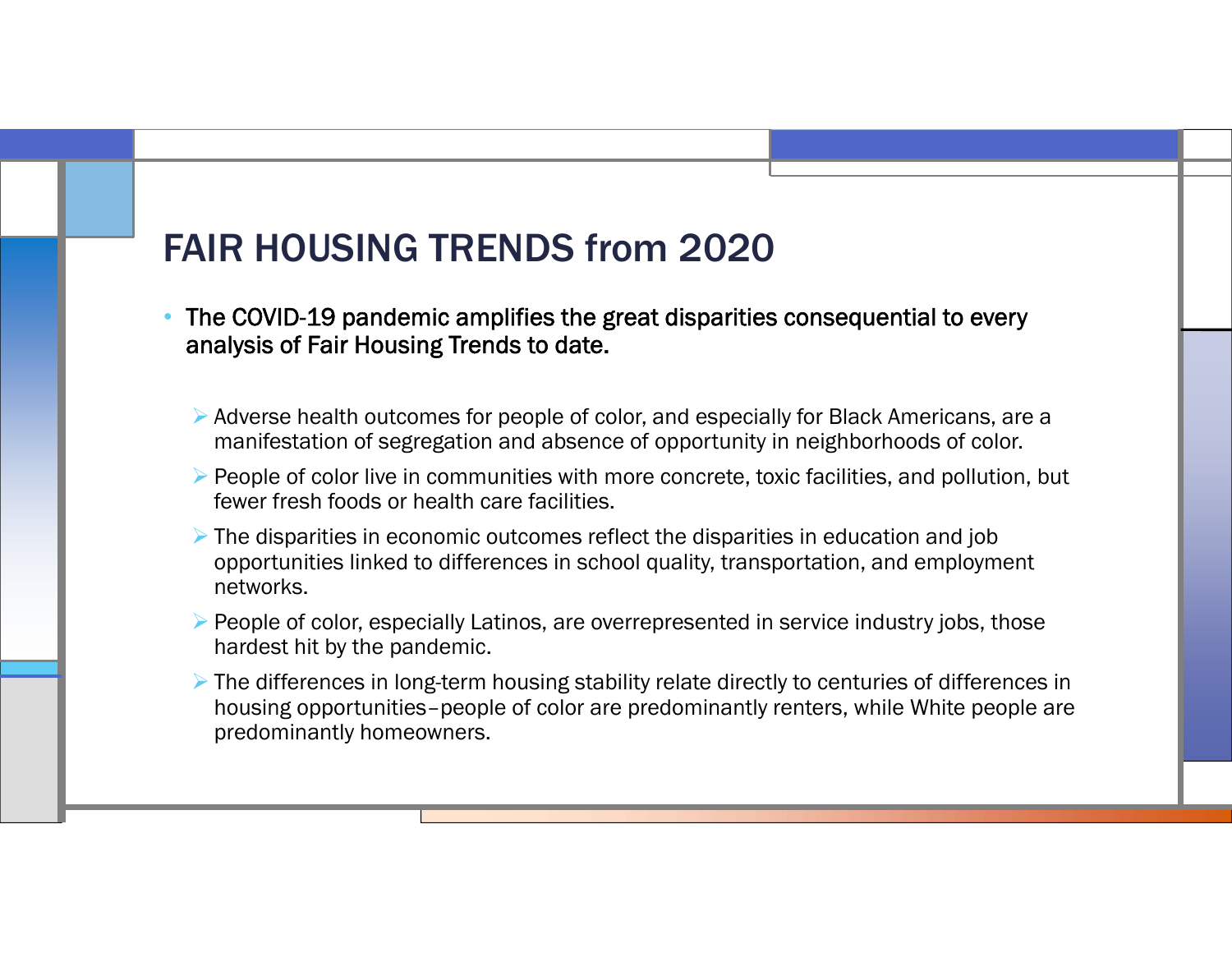## THE GAP IN HOMEOWNERSHIP BETWEEN BLACKS AND WHITES, AT 30 POINTS, IS BACK TO WHERE IT WAS IN 1890.

- • The overwhelming majority of Whites, roughly 76% of White households, are homeowners, giving them great benefit from the year-long protection from foreclosure and generous postforbearance options available to homeowners impacted by the pandemic.
- In contrast, the majority of Blacks, Latinos, Native Americans, and certain Asian-American groups are renters. In 2018, 58.3% of Black households were renters, as were 52.5% of Latino households and 40.5% of Asian households, compared to only 27.8% of White households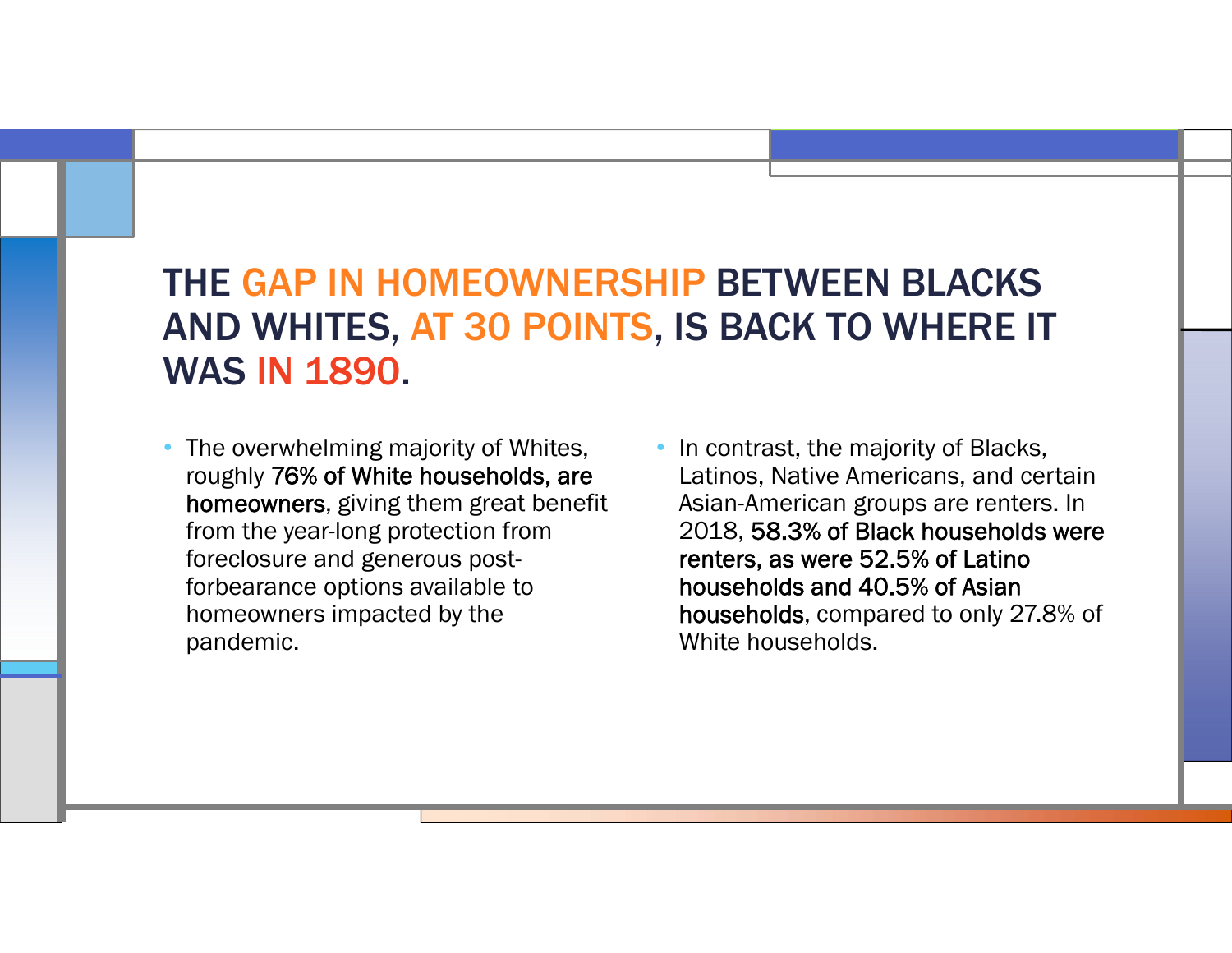There were 28,880 reported complaints of housing discrimination in the U.S. in 2019. This is a reduction of approximately 7.5% from 2018's total of 31,202, which was the largest total since the National Fair Housing Alliance (NFHA) began tracking and releasing reports in the early 1990s.

The data collected and reported by NFHA represents only a small portion of the estimated four million incidents of housing discrimination that occur each year.

Housing discrimination often goes undetected and unreported because it is difficult to identify or document. It is common for victims of discrimination to feel that nothing can or will be done about the discrimination they experience and to fear retaliation by their housing provider, landlord, or even neighbors.

NFHA's data is composed of submissions from 85 NFHA Operating Member organizations, all of which are private nonprofit fair housing organizations or fair housing programs of legal aid agencies. It also includes data from the 10 regional HUD offices and approximately 80 state and local government agencies that participate in the FHAP program at HUD, from which they receive annual funding to support fair housing administrative and enforcement activities. FHAP agencies conduct complaint investigation; conciliation; administrative and/or judicial enforcement; training; implementation of data and information systems; and education and outreach.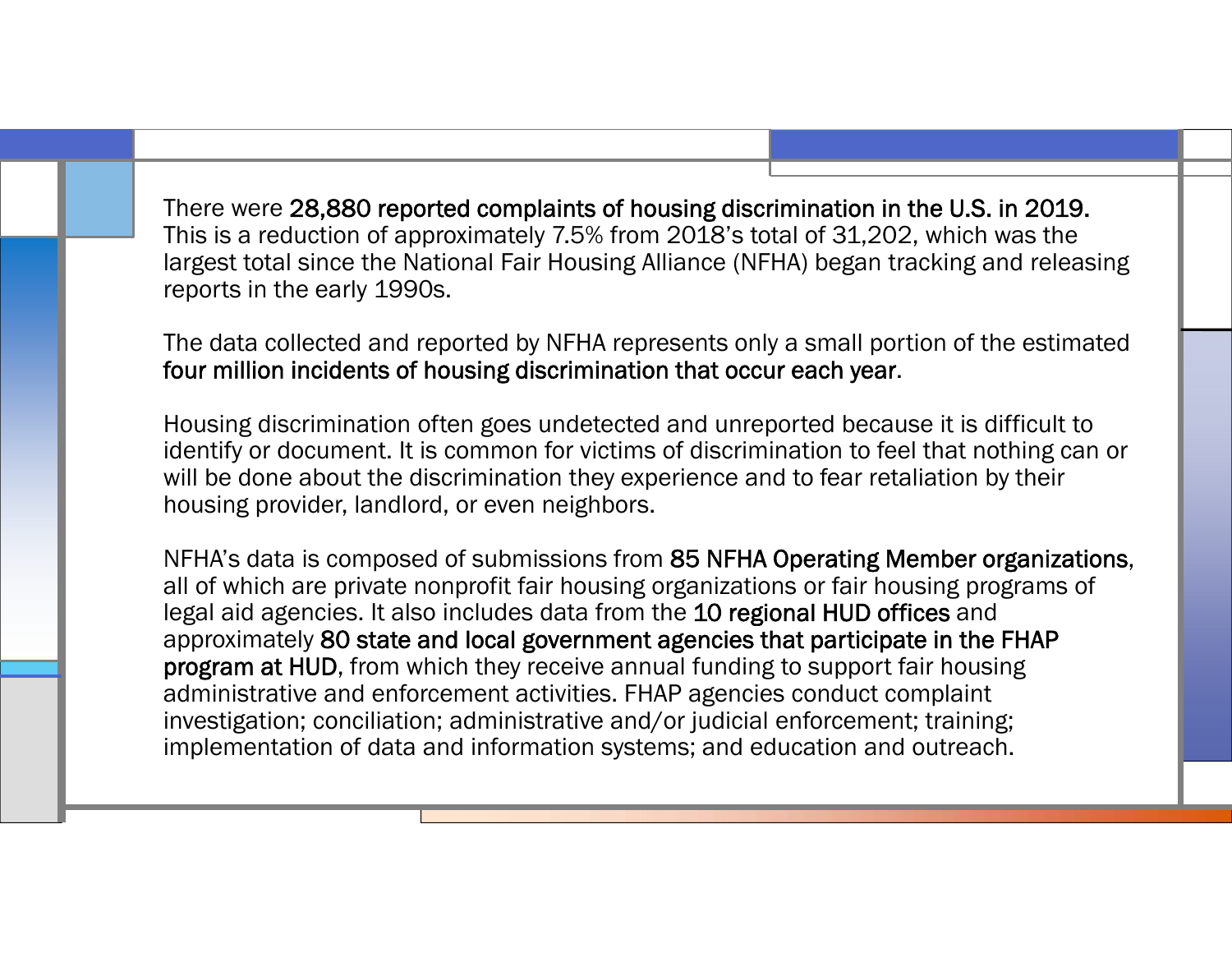## Fair Housing Trends Data for 2019

Overview of Housing Discrimination Complaints Reported in 2019

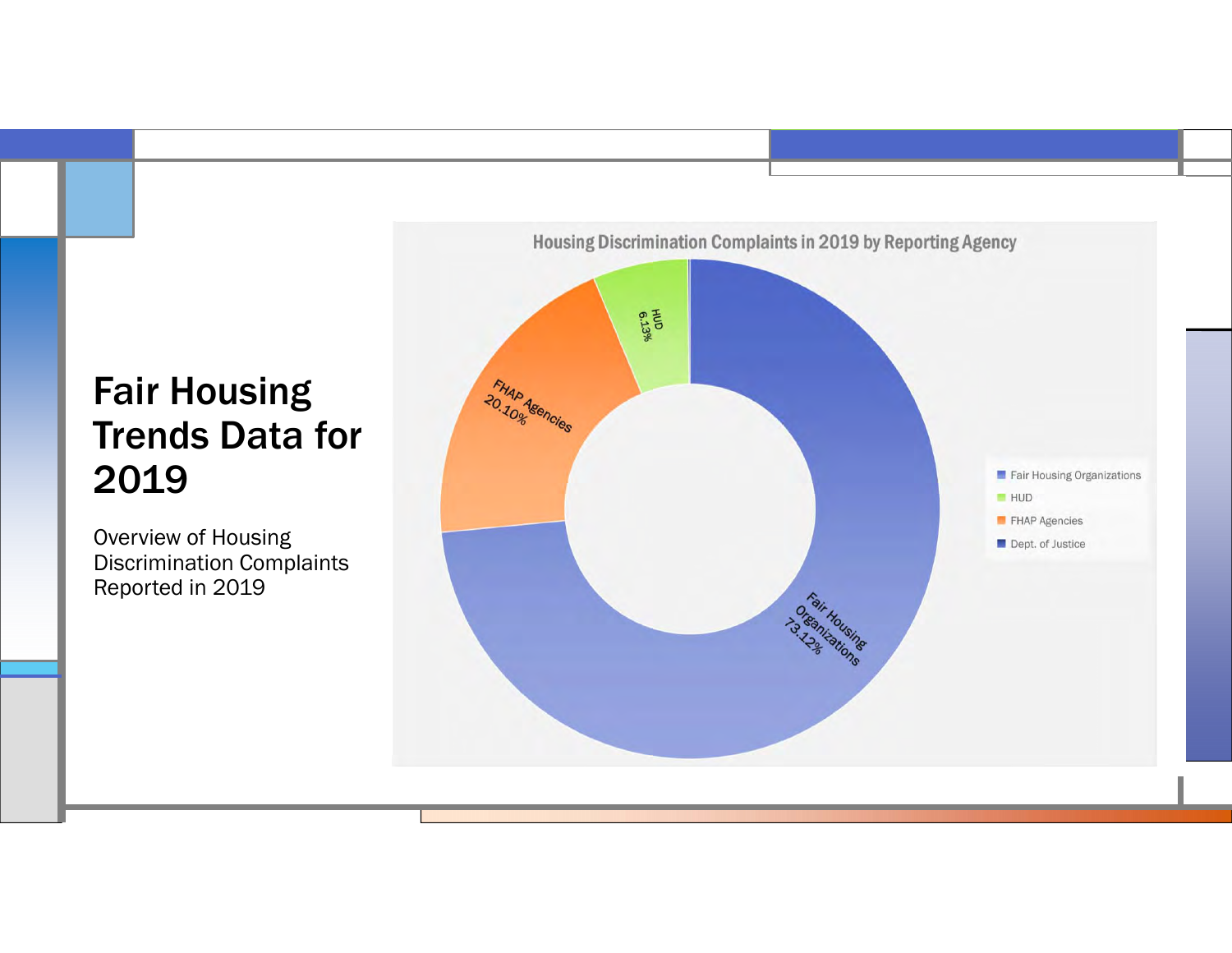## Private fair housing organizations continue to process the majority of reported complaints

- Of the 2019 complaints, 21,117 (73.12%) were processed by fair housing organizations (FHOs), compared to 1,771 complaints processed by HUD, 5,953 processed by FHAP agencies, and 39 cases processed by DOJ. This data is included in the table on the next slide, along with data from previous years.
- • It must be noted that FHOs continue to address approximately three times as many complaints as the government agencies combined. This is true despite the fact that in 2019, FHOs saw protracted delays in funding as well as increased regulatory and legal challenges to the federal Fair Housing Act and other civil rights laws.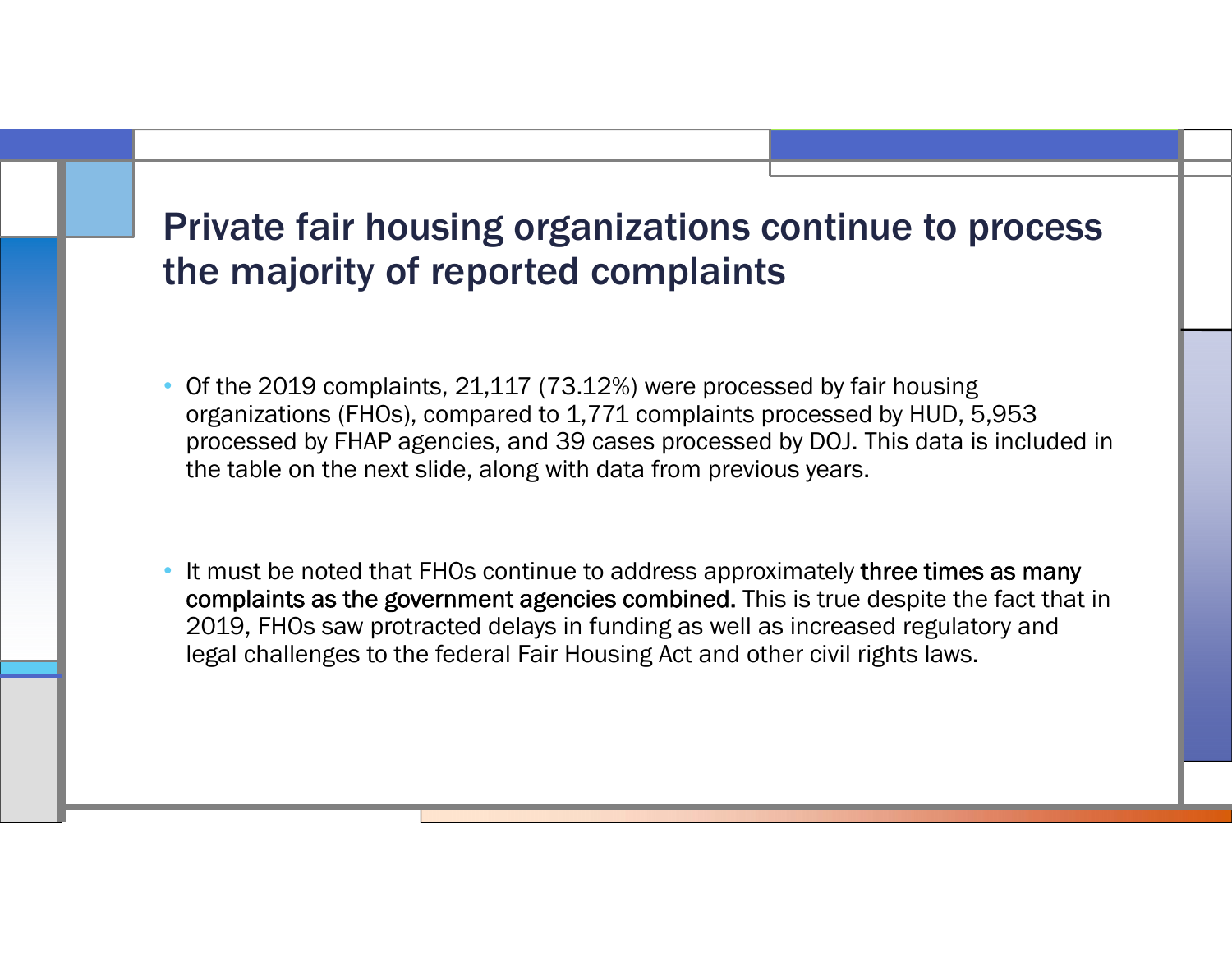|                       | <b>YEAR</b> | <b>NFHA</b><br><b>MEMBERS</b> | <b>HUD</b> | <b>FHAPS</b> | <b>DOJ</b> | <b>TOTAL</b> |
|-----------------------|-------------|-------------------------------|------------|--------------|------------|--------------|
| sing<br>nt Data<br>:y | 2009        | 19,924                        | 2,091      | 8,153        | 45         | 30,213       |
|                       | 2010        | 18,665                        | 1,943      | 8,214        | 30         | 28,852       |
|                       | 2011        | 17,701                        | 1,799      | 7,551        | 41         | 27,092       |
|                       | 2012        | 19,680                        | 1,817      | 6,986        | 36         | 28,519       |
|                       | 2013        | 18,935                        | 1,881      | 6,496        | 43         | 27,355       |
|                       | 2014        | 19,026                        | 1,710      | 6,758        | 34         | 27,528       |
|                       | 2015        | 19,645                        | 1,274      | 6,972        | 46         | 27,937       |
|                       | 2016        | 19,740                        | 1,371      | 7,030        | 40         | 28,181       |
|                       | 2017        | 20,595                        | 1,311      | 6,896        | 41         | 28,843       |
|                       | 2018        | 23,407                        | 1,784      | 5,987        | 24         | 31,202       |
|                       | 2019        | 21,117                        | 1,771      | 5,953        | 39         | 28,880       |

## **Fair Hous** Complair by Agenc

2009—2019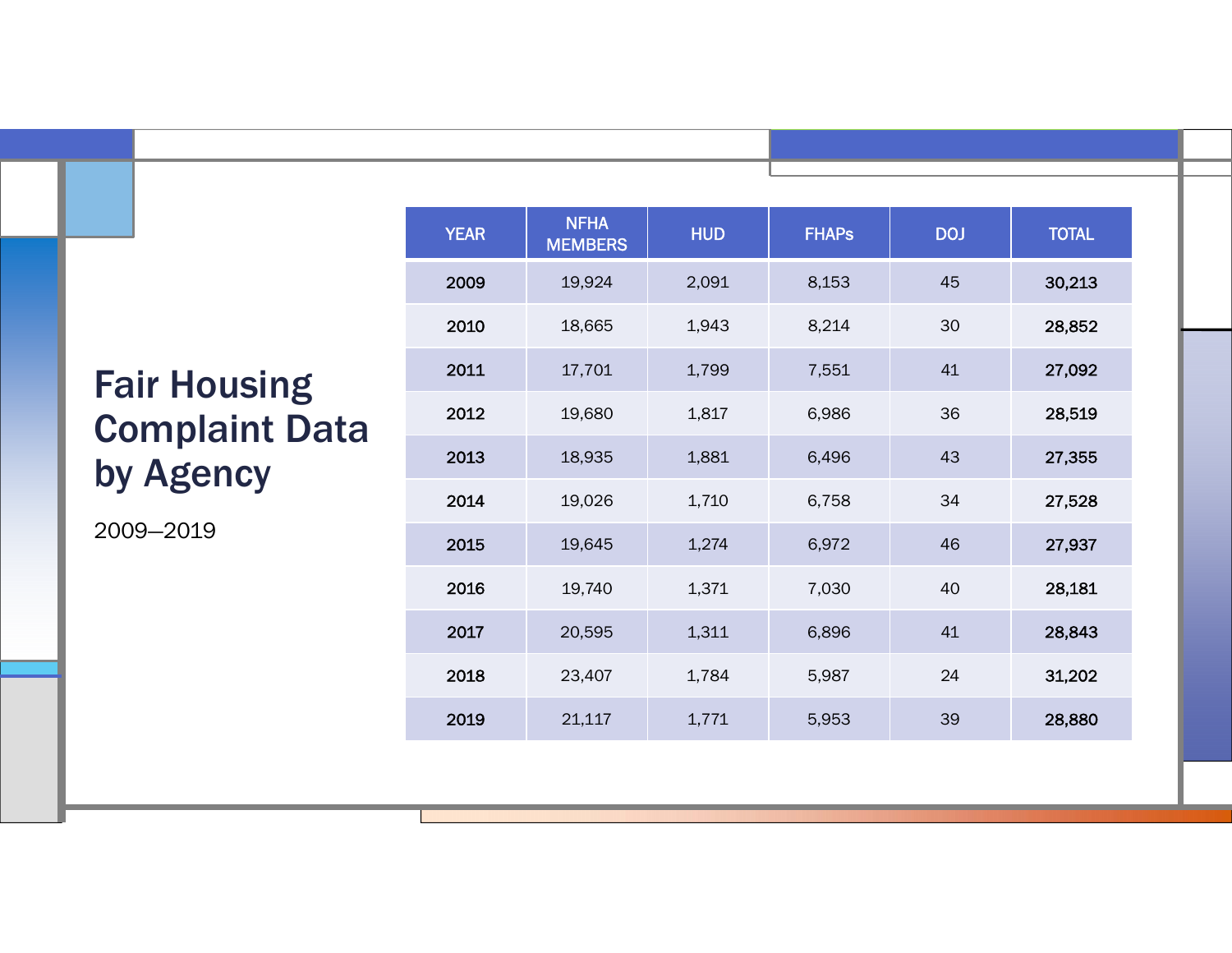- • As has been true for a number of years, complaints by persons with disabilities account for the majority of complaints filed with FHOs, HUD, and FHAP agencies.
- • There were 17,010 cases that involved discrimination against a person with a disability, or 58.90% of all cases.
- • Discrimination against persons with disabilities is the easiest to detect, as it most often takes place as an overt denial of a request for a reasonable accommodation or modification to the housing unit.
- • The second most reported type of housing discrimination was on the basis of race, with 4,757 or 16.47% of all cases. This was followed by familial status as the third most frequent basis for discrimination, with 2,228 cases or 7.71% of all cases of housing discrimination. The fourth most frequent basis of discrimination was sex, with 1,948 complaints or 6.75% of all complaints. Followed by national origin, with 1,730 reported cases or 5.99% of all complaints, then Color as a basis of discrimination for 646 complaints or 2.24% of all complaints, and religion was the basis of 328 complaints or 1.14% of all complaints nationwide.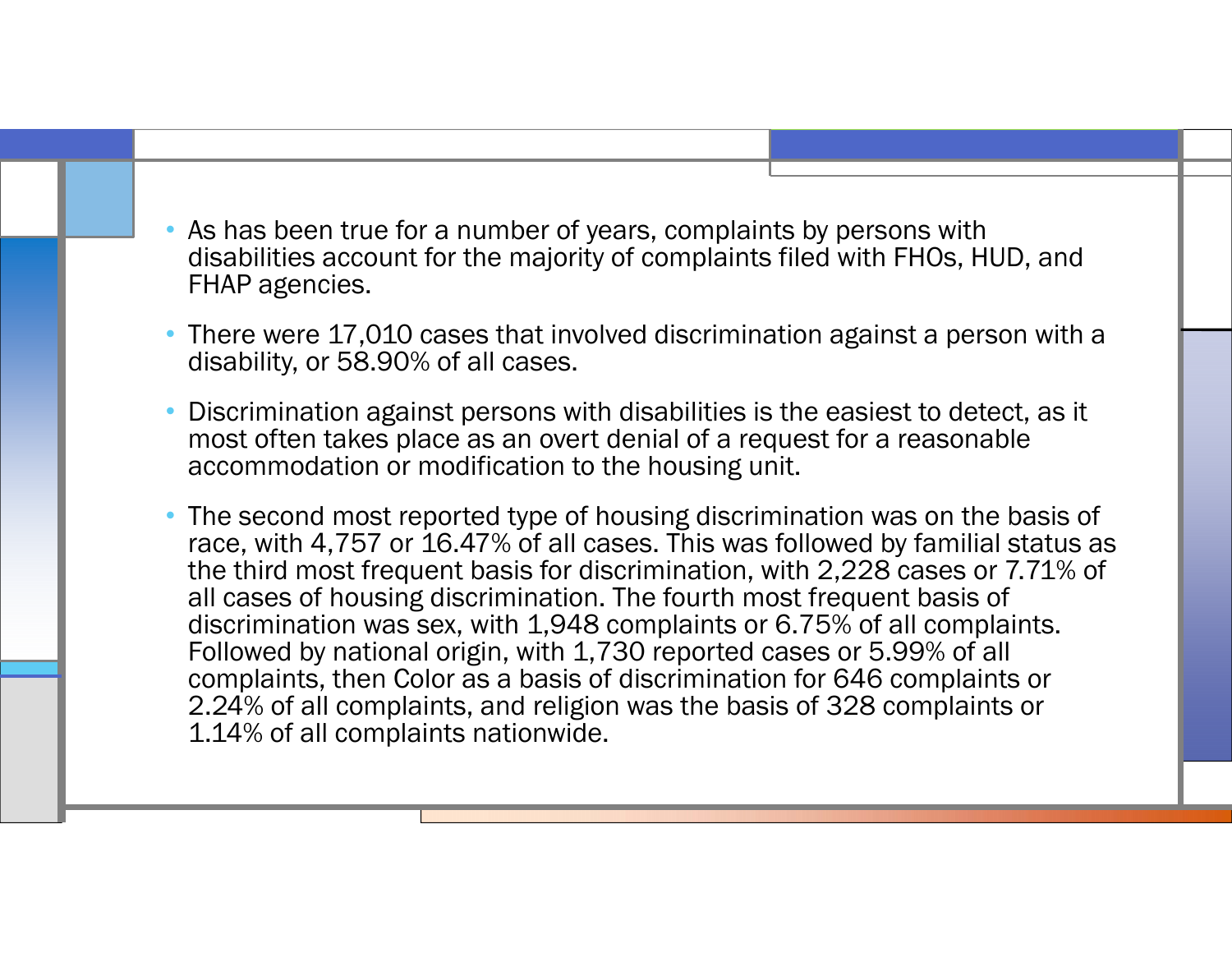## Fair Housing Complaint Data by Basis and Agency in 2019

| <b>Basis</b>           | <b>NFHA</b><br><b>Members</b> | <b>HUD</b>     | <b>FHAPS</b> | <b>DOJ</b> |  |
|------------------------|-------------------------------|----------------|--------------|------------|--|
| Race                   | 13.0%                         | 24.3%          | 26.4%        | 7.7%       |  |
| <b>Disability</b>      | 57.9%                         | 64.5%<br>60.9% |              | 35.9%      |  |
| <b>Familial Status</b> | 7.0%                          | 8.8%           | 10.1%        | 5.1%       |  |
| <b>Sex</b>             | 5.2%                          | 10.4%          | 11.2%        | 15.4%      |  |
| <b>National Origin</b> | 4.7%                          | 9.8%           | 9.6%         | 5.1%       |  |
| Color                  | 1.6%                          | 1.6%           | 4.8%         | 0.0%       |  |
| Religion               | 0.6%                          | 2.7%           | 2.6%         | 7.7%       |  |
| <b>Other</b>           | 10.1%                         | 7.1%           | 14.3%        | 23.1%      |  |

NOTE: Some reported complaints included more than one basis of discrimination.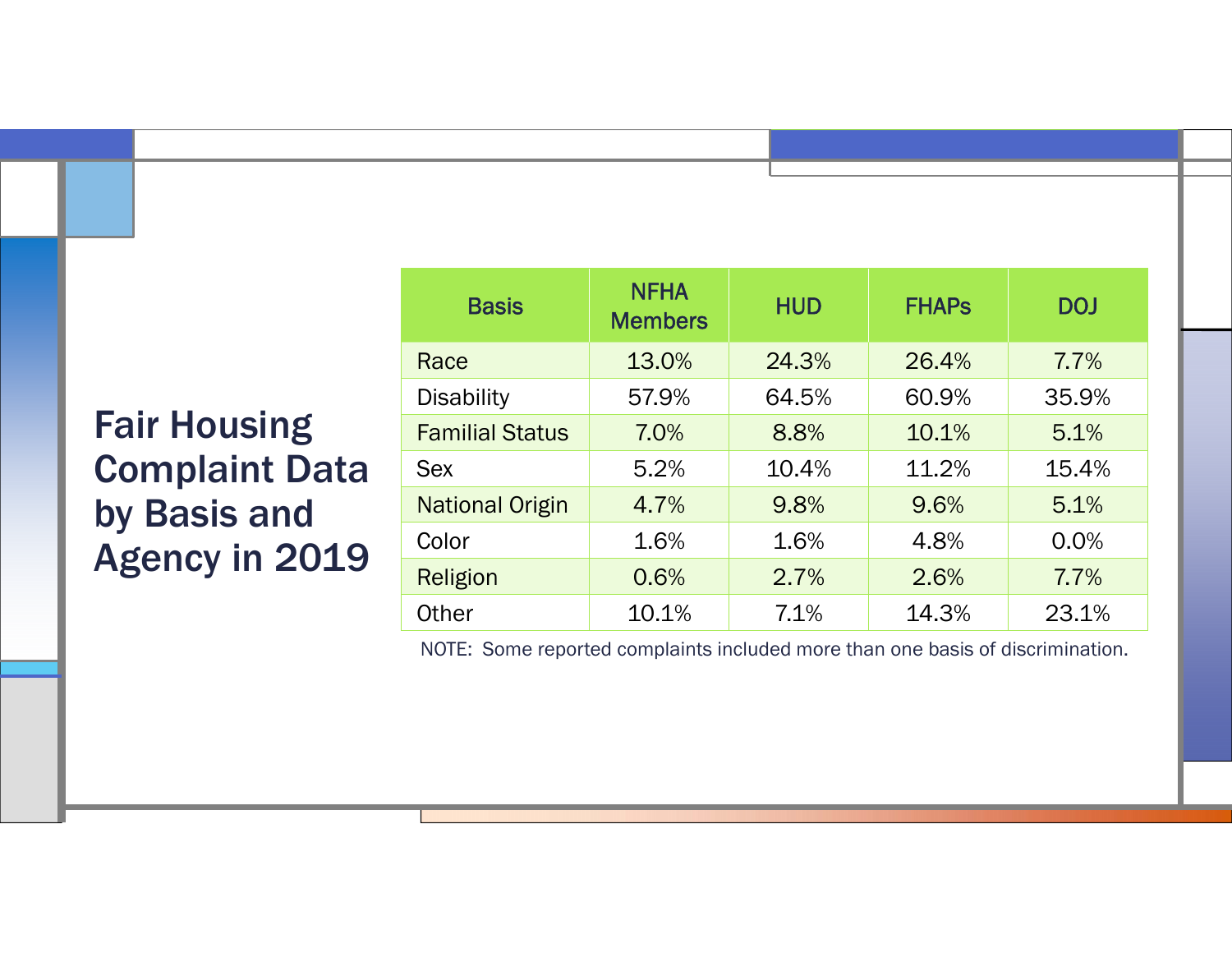## National Data by Transaction Type in 2019

|                         | Rental | <b>Sales</b> | <b>Lending</b> | <b>Insurance</b> | <b>Harassment</b> | <b>Advertising</b> | HOA/Condo | <b>Other</b> | <b>TOTAL</b> |
|-------------------------|--------|--------------|----------------|------------------|-------------------|--------------------|-----------|--------------|--------------|
| <b>NFHA Members</b>     | 18,889 | 289          | 70             | 18               | 761               | 120                | 157       | 813          | 21,117       |
| <b>HUD</b>              | 1,119  | 123          | 69             |                  | 0                 |                    | 0         | 459          | 1,771        |
| <b>FHAPs</b>            | 4,166  | 367          | 93             | $\overline{2}$   | 0                 | $\bf{0}$           | $\bf{0}$  | 1,325        | 5,953        |
| <b>DOJ</b>              | 12     | 0            | 2              | 0                | 0                 |                    | $\bf{0}$  | 25           | 39           |
| <b>TOTAL</b>            | 24,186 | 779          | 234            | 21               | 761               | 120                | 157       | 2,622        | 28,880       |
| <b>Percent of Total</b> | 83.75% | 2.70%        | 0.81%          | 0.07%            | 2.64%             | 0.42%              | 0.54%     | 9.08%        | 100.00%      |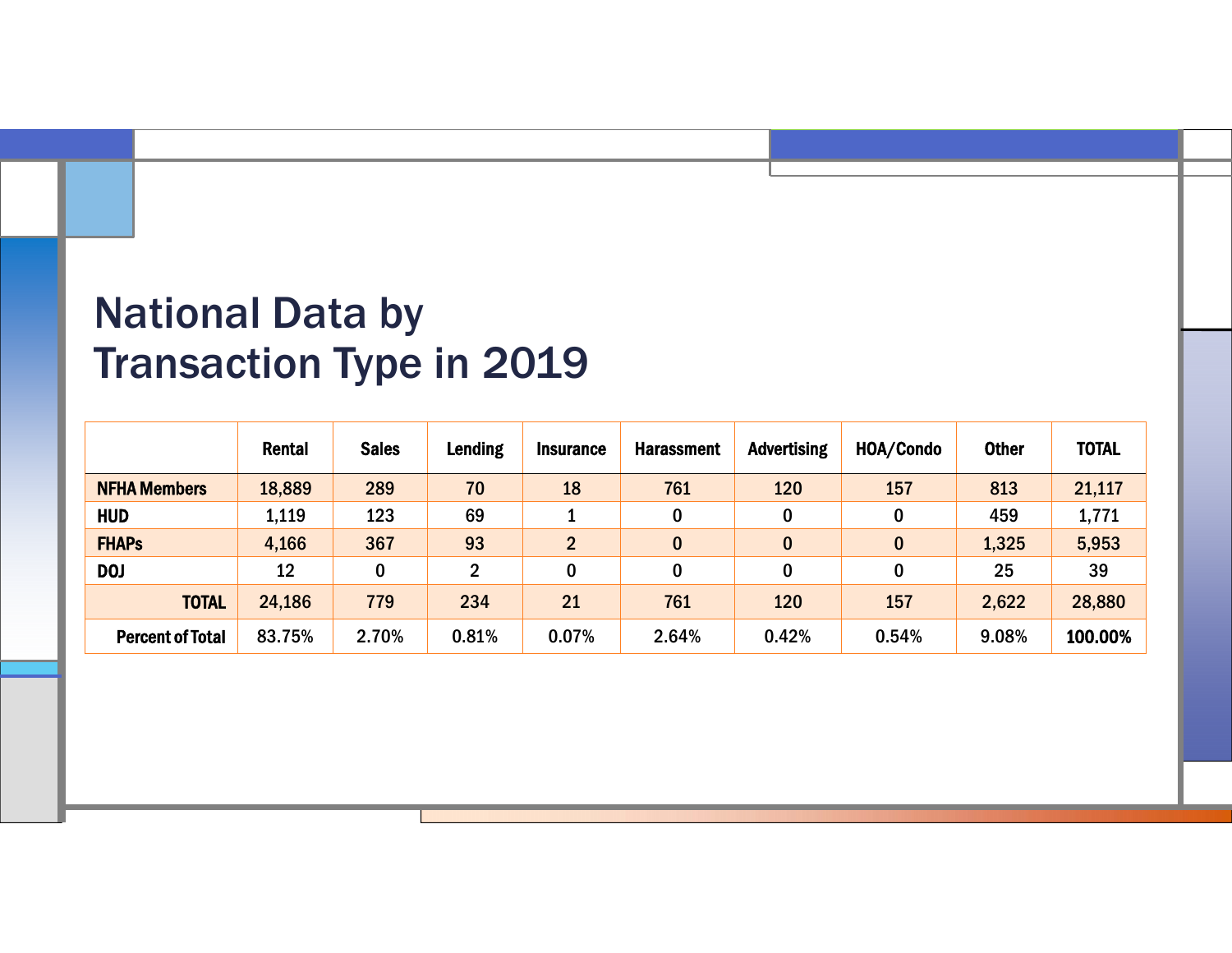- • While fair housing organizations primarily receive complaints of discrimination based on federally protected classes, they also receive complaints of discrimination based on protections provided only by state and/or local fair housing laws.
- In 2019, 3,117 complaints (10.68% of all complaints) involved a basis of discrimination in the "other" category. The "other" category of complaints reported by fair housing organizations included the following:

Source of Income (1,086) Age/Student Status (253) Sexual Orientation (160) Gender Identity/Expression (125) Marital Status (112) Criminal Background (65)

#### Victims of Domestic Violence (32)

Arbitrary (in California Rentals Only) (28) Military Status (18) Retaliation (12) Immigration Status/Citizenship (3) Zoning (1)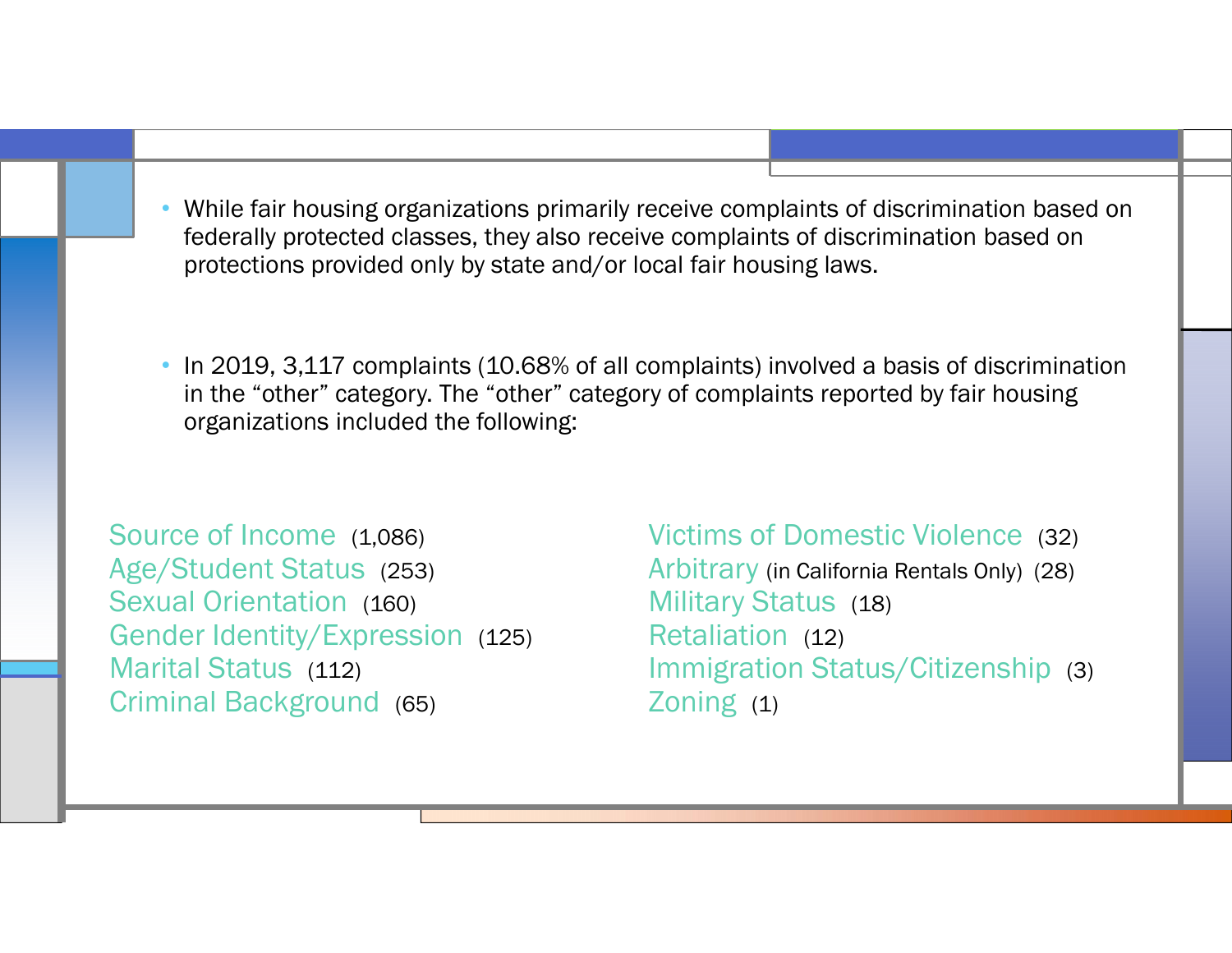## 2019—2020

## HOUSING DISCRIMINATION CASE HIGHLIGHTS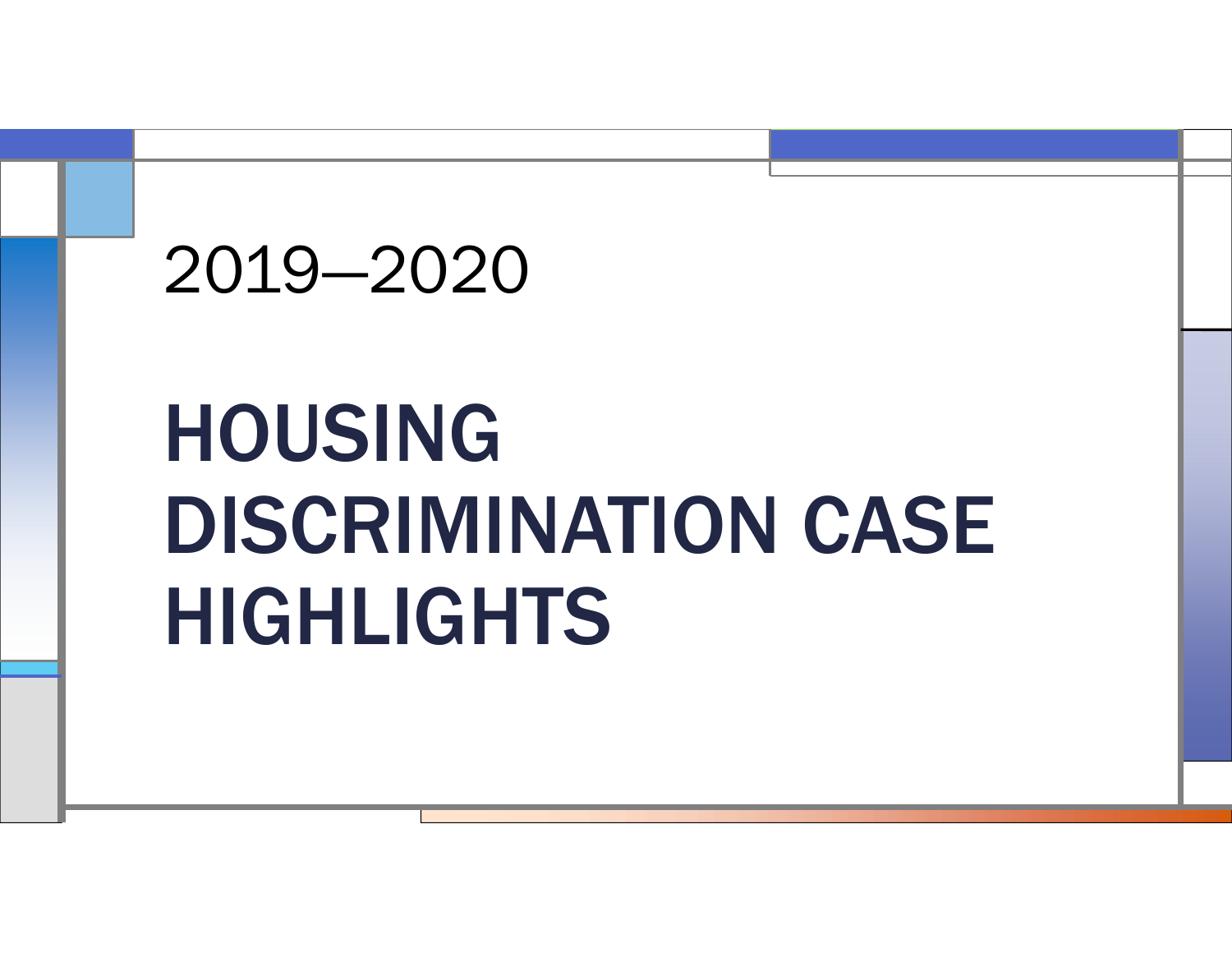Persistent economic exclusion of Black and Latino households lies at the core of the recent protests in cities throughout the U.S. demanding justice with the Black Lives Matter movement; it is also central to the litigation goals of the fair housing movement.

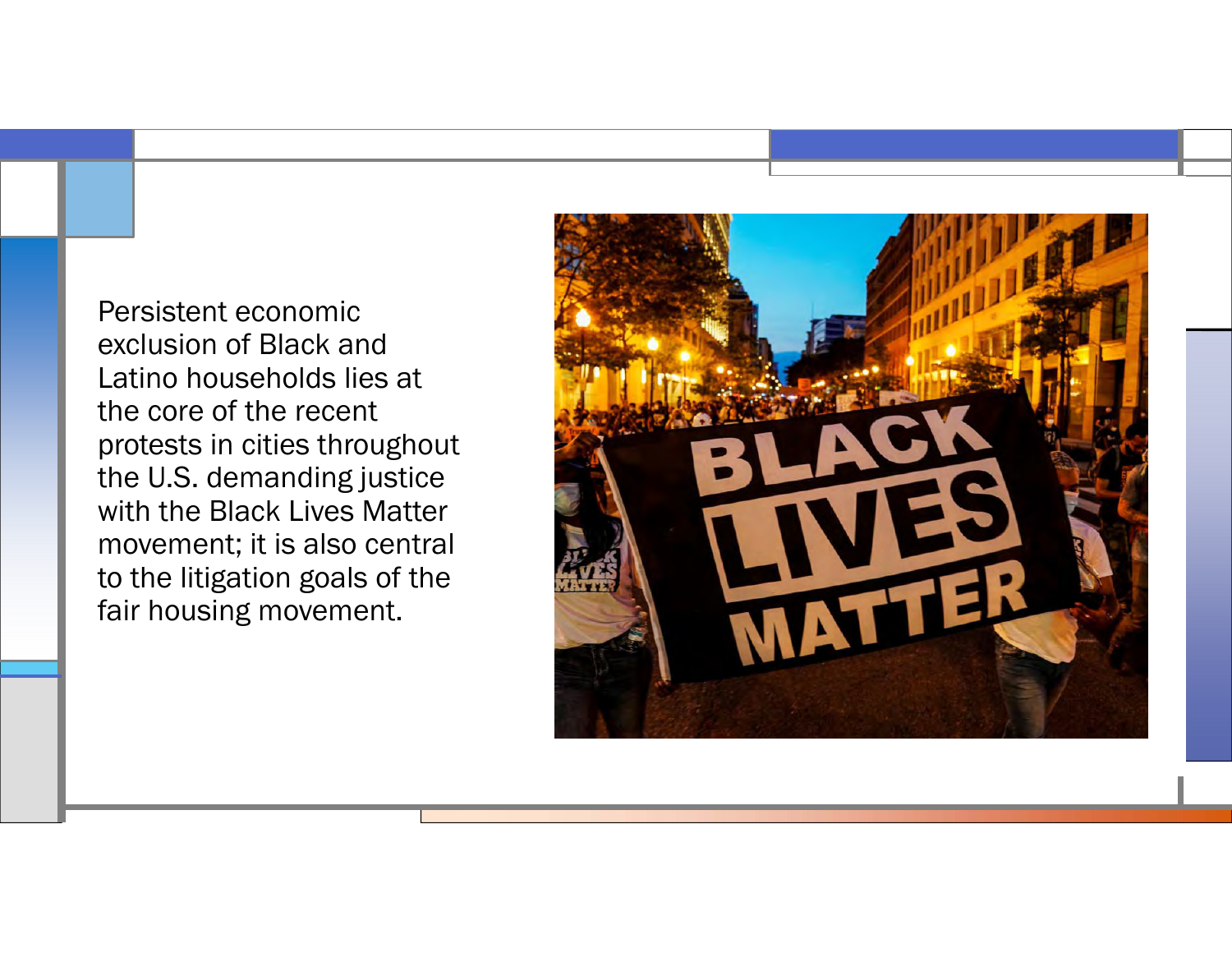## Case Highlights

- The cases that follow represent only a handful of the complaints filed in 2019 and highlight the issues and challenges that millions of consumers face each day as they attempt to gain access to housing opportunities.
- • These sample cases reveal the types of impediments consumers face in the housing market, and they illustrate the variety and extent of housing discrimination and how it affects many segments of our society.
- • These cases are also emblematic of the variety of litigation strategies the fair housing movement uses to challenge discriminatory practices that perpetuate segregation, ultimately working to dismantle systemic racism and other forms of prejudice and exclusion.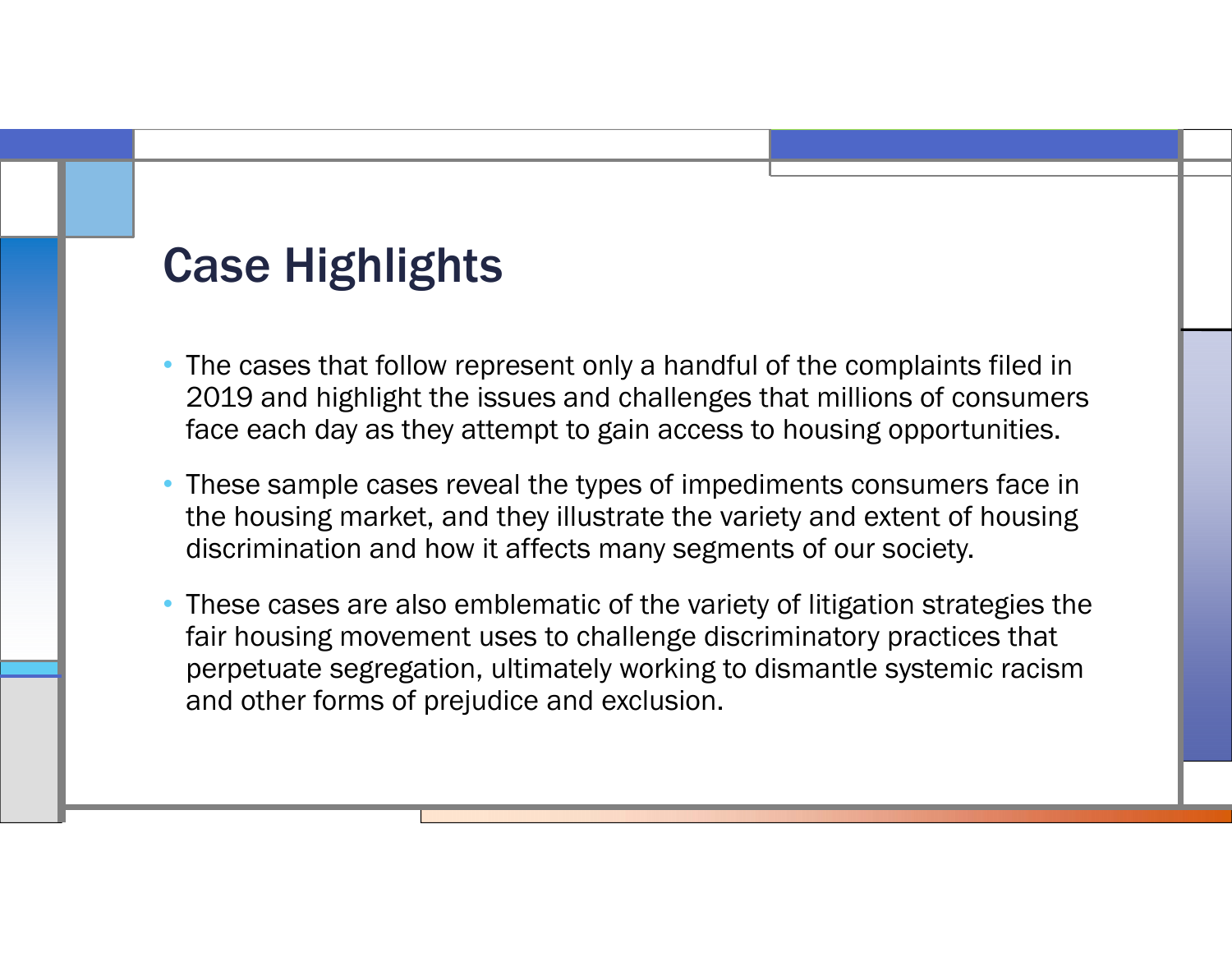## Criminal Records Bans Create Disparate Impact

#### *Housing Opportunities Made Equal of Virginia, Inc. v. Wisely Properties*

08/2019, the Sterling Glen Apartments in Chesterfield, Va., settled a case regarding its policy excluding persons with felony records or certain other criminal histories from renting apartments. In its federal lawsuit, Housing Opportunities Made Equal of Virginia, Inc. (HOME) charged that the complex's tenant-screening policy had a disparate impact on Black applicants.

Sterling Glen agreed to provide individualized consideration for every application and will consider only certain categories of felony convictions when reviewing housing applications, including: property offenses, major drug offenses, major violent offenses against persons, and sex offenses, not including prostitution or solicitation. The apartment complex donated \$15,000 to HOME, and Sterling Glen employees will participate in fair housing training.

#### *The Fortune Society Inc. v. Sandcastle Towers Housing Development Fund Corporation*

11/2019, the owners and operators of the Sandcastle apartment complex in Queens, N.Y., agreed to resolve longstanding charges that its blanket policy excluding persons with a criminal record from living in the complex is discriminatory.

The Fortune Society, Inc., a New York nonprofit that supports the formerly incarcerated, brought the case in federal district court in 2014, charging that the policy disproportionately impacted Black and Latino renters. Following a summary judgment decision in 2019 allowing the case to proceed to trial, Sandcastle agreed to pay The Fortune Society \$1.1875 million.

The owners of the complex when the case was initiated in October 2014 no longer own or manage real estate.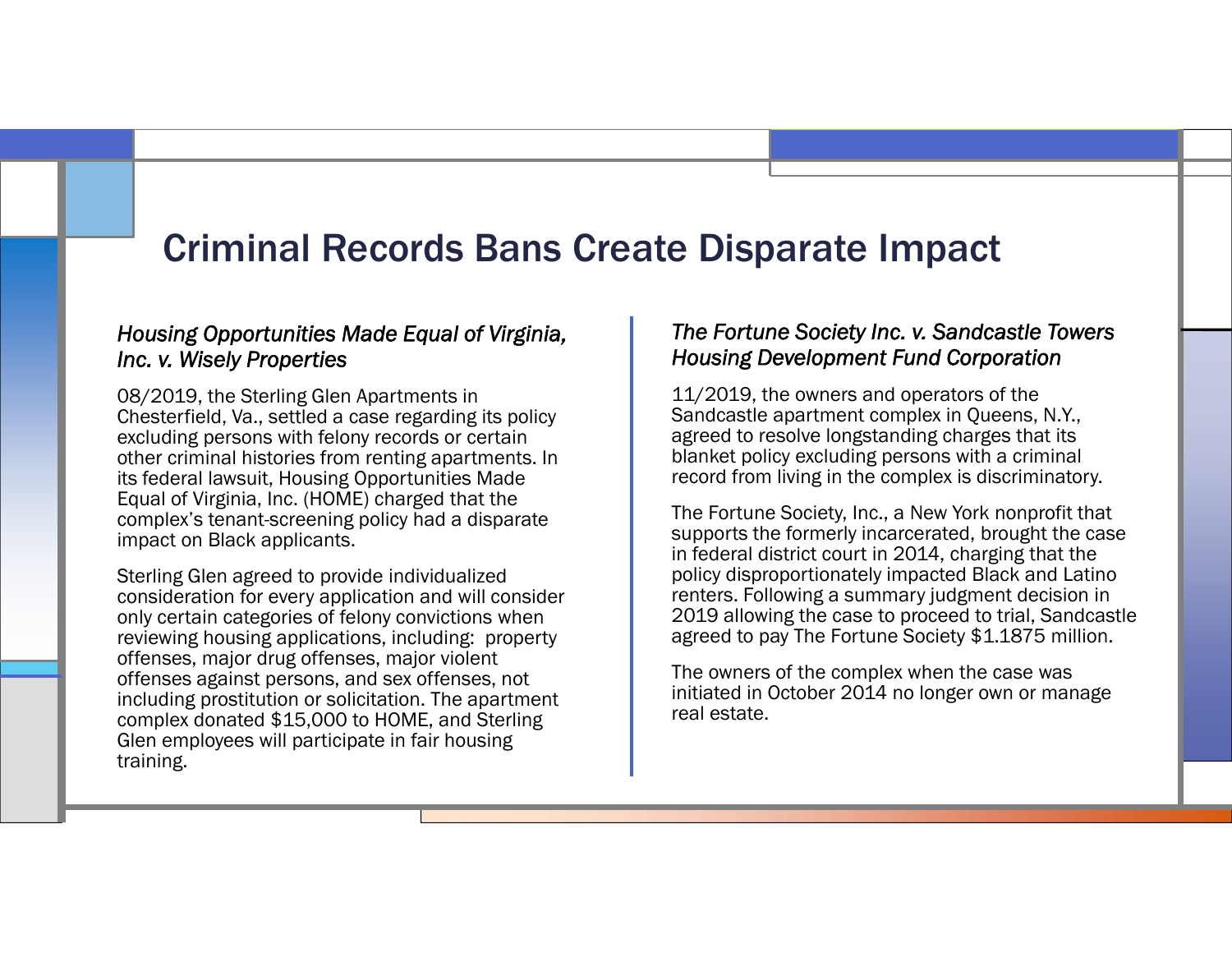## Accessible and Affordable Housing

#### *United States v. Epcon Communities, LLC*

03/2020, the DOJ announced a consent decree with Epcon Communities, LLC and Epcon Communities Franchising, Inc., to pay up to \$2.2 million to retrofit inaccessible features of 32 multifamily properties in Ohio that violated the design and construction requirements of the Fair Housing Act.

The modifications include removing steps and steep walkways, adding accessible routes to community amenities, providing accessible parking, and correcting inaccessible features in individual units.

In addition, the defendants will establish a \$300,000 settlement fund for those harmed by the lack of accessible features in their units and pay \$40,000 in damages to the Fair Housing Advocates Association. The developer and franchiser must also pay a civil penalty of \$51,303 to the United States.

#### *Fair Housing Justice Center, Inc. v. JDS Development LLC, et al.*

03/2020, a New York federal district court ruled that the statute of limitations in design & construction claims under the FHA begins to run when a person alleging discrimination "encounters the allegedly unlawful building elements."

The Fair Housing Justice Center brought the case against the developers and owners of an apartment building in the Park Slope neighborhood of Brooklyn, alleging that testing revealed the building, which opened in 2011, did not comply with FHA accessibility requirements.

Defendants moved to dismiss the lawsuit under the law's two-year statute of limitations and a three-year statute of limitations for claims brought under state and city law. The court, however, denied the motion, finding the "statute of limitations is triggered when someone is aggrieved by one of the unlawful actions." Thus, the statute of limitations began to run when testers visited the building and witnessed the violations in August 2018.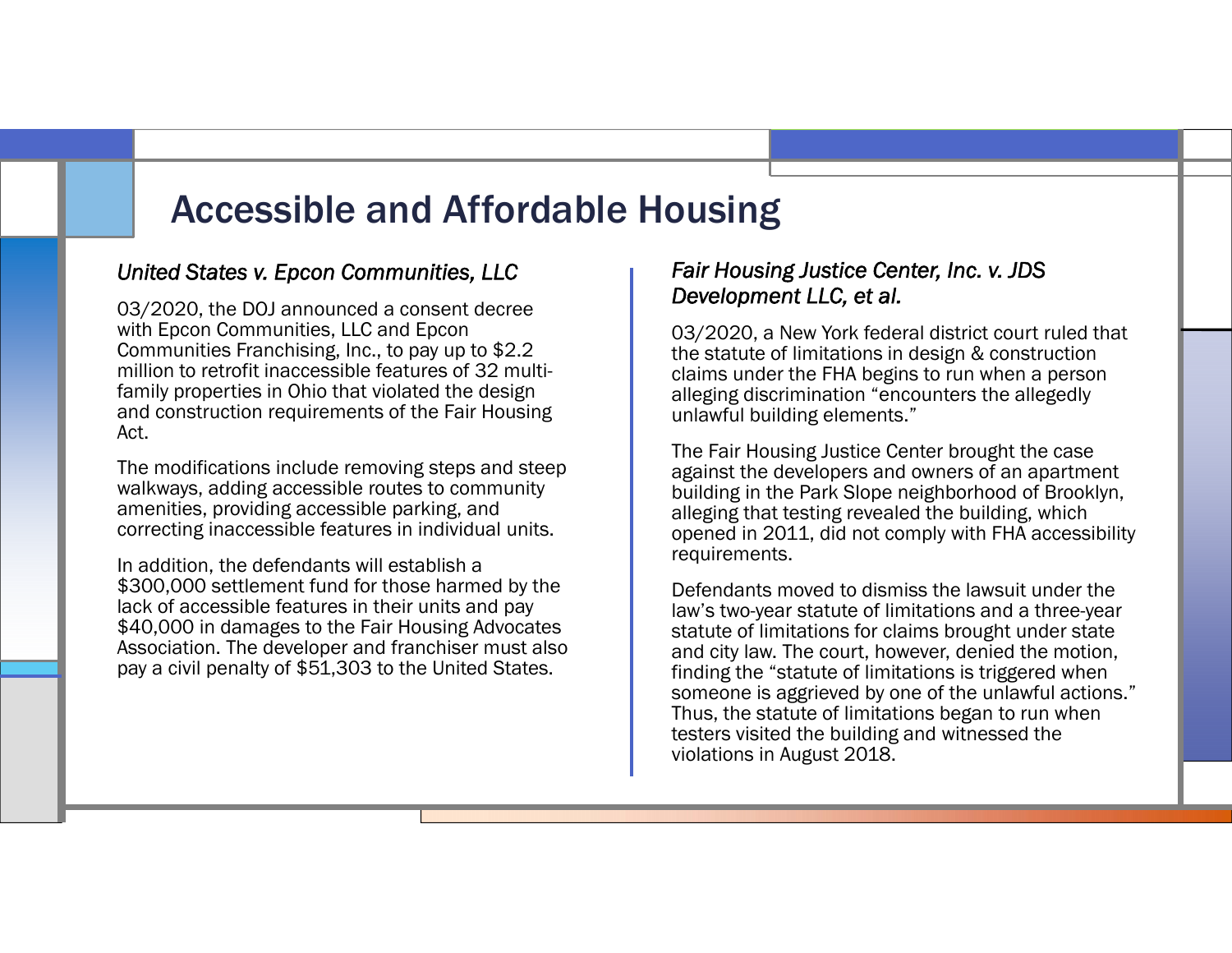## Segregation in Affordable Housing

#### *United States v. Crimson Management LLC*

In May 2020, the United States filed a race discrimination lawsuit in federal court against the owners and managers of two Cedartown, Ga., apartment complexes. The complaint alleges that the defendants steered elderly and disabled Black applicants to Cedartown Commons, whose residents are predominantly Black, and away from the predominantly White Cedarwood Village, perpetuating the racial segregation of elderly and disabled residents at the two federally subsidized complexes.

The government alleges that the defendants also subjected Black residents to less favorable rental terms, conditions, and privileges. The complaint seeks an order from the court requiring defendants to fix these practices and to pay monetary damages and a civil penalty.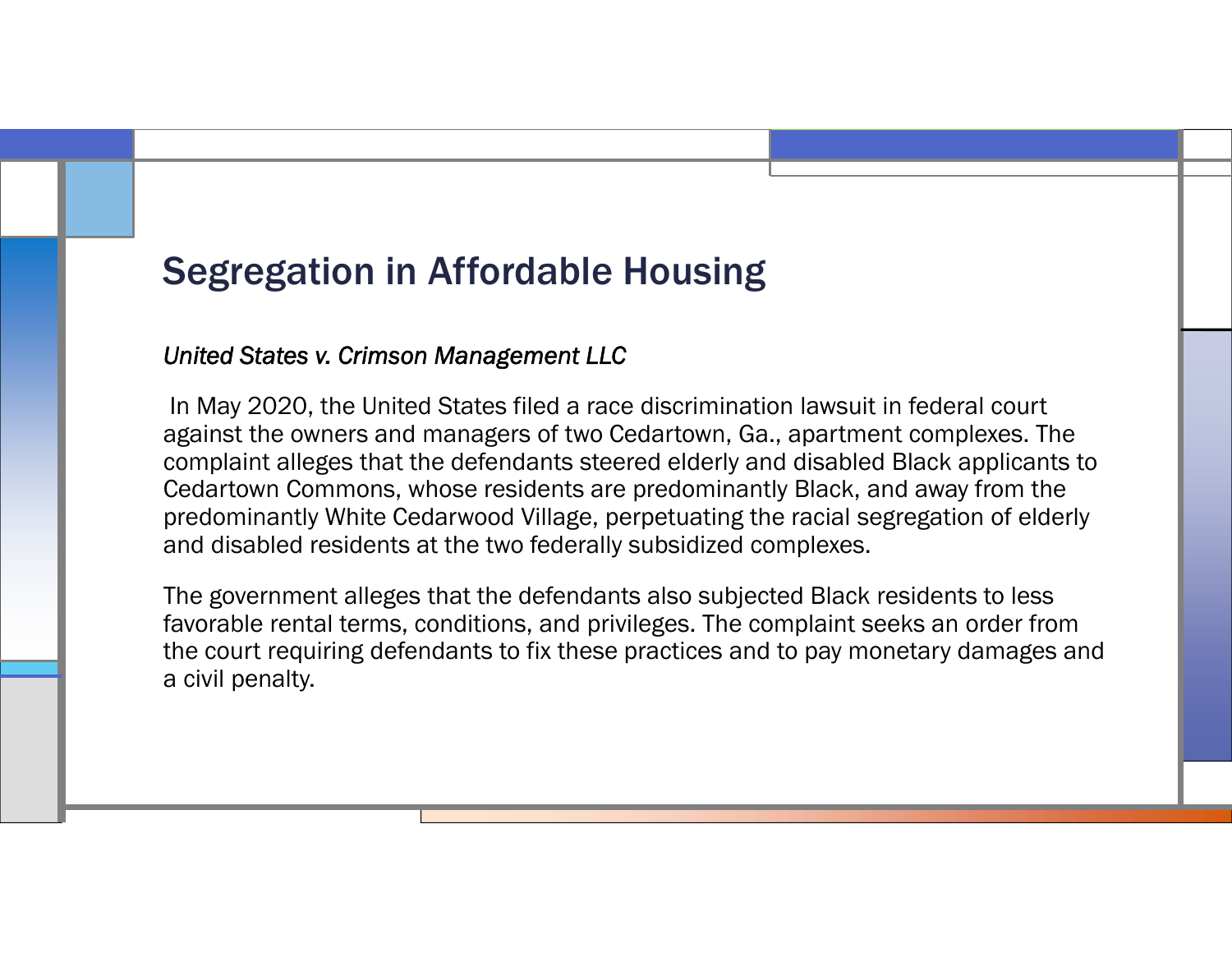### Racial Discrimination in Home Buying

#### *Conciliation Agreement between California Reinvestment Coalition and CIT Group Inc.*

In July 2019, HUD approved a conciliation agreement between the California Reinvestment Coalition (CRC) and the CIT Group, Inc. and CIT Bank N.A., which do business as OneWest Bank. CRC alleged that OneWest discriminated against Black borrowers in the Los Angeles area in both the marketing and origination of mortgage loans. As a result of the agreement, OneWest will originate \$100 million in loans to borrowers in majority-minority census tracts for home purchases, home improvements, and home refinancing. The bank will also invest \$5 million in a loan subsidy fund for neighborhoods of color, provide \$1 million in grants to government agencies and nonprofits that provide community services in the bank's assessment areas, and allocate \$1.3 million for marketing and outreach to consumers in majority-minority census tracts. Employees involved in residential mortgage lending will attend fair housing training.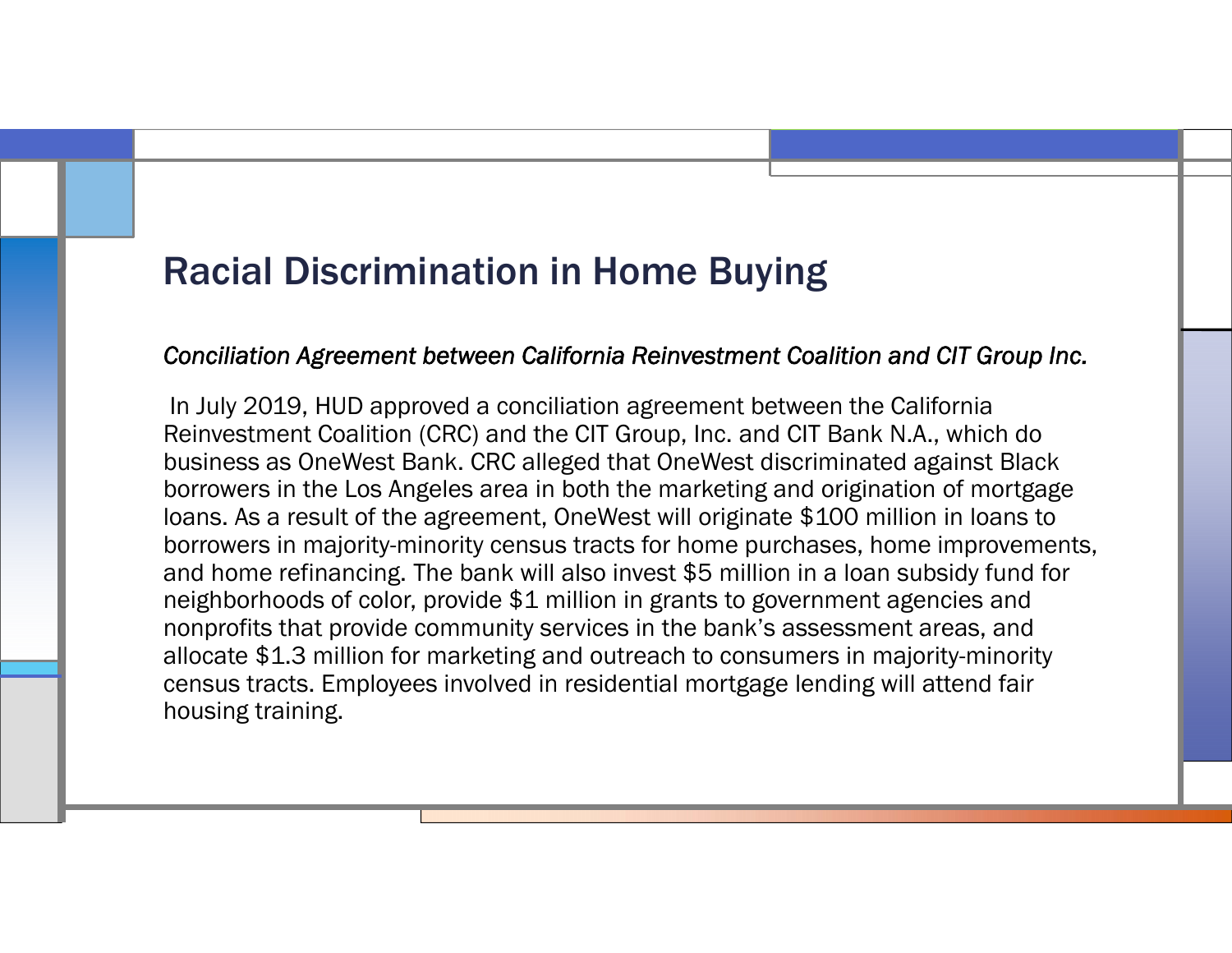### Discrimination in Access to Basic Utilities

#### *Georgia State Conference of the NAACP v. City of LaGrange, Ga.*

In October 2019, the Eleventh Circuit ruled that Section 3604(b) of the Fair Housing Act may apply to some post-acquisition conduct, including obtaining basic utility services. The Georgia State Conference of the NAACP and other plaintiffs filed a lawsuit against the City of LaGrange, Ga., over two city policies requiring applicants to (1) present photo identification and a Social Security number and (2) pay any city debts, before receiving access to electricity, gas, and water services. The City of LaGrange is the sole provider of the utilities in the city. The NAACP argued that these policies disproportionately impact Black and Latino residents. A federal district court judge initially dismissed the case, but on appeal, the decision was overruled. The Eleventh Circuit found that access to basic utilities is "essential to the habitability of a dwelling and closely connected with the sale or rental of housing" and, therefore, "unambiguously fall[s] within the scope" of the fair housing provision.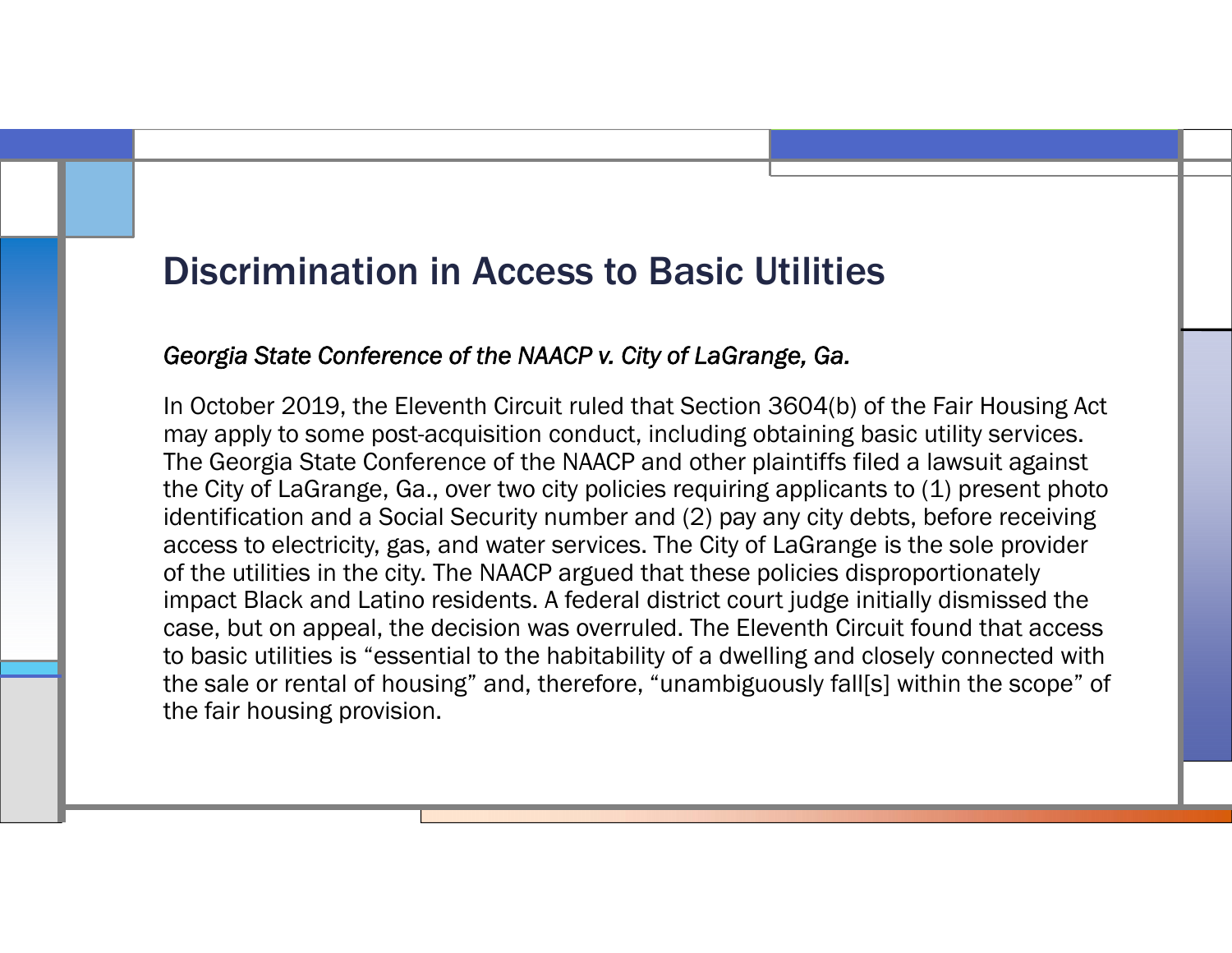### Reverse Redlining and Rent-to-Buy

#### *Fair Housing Center of Central Indiana v. Rainbow Realty Group*

In March 2020, a federal district court judge in Indiana granted class certification in a lawsuit alleging that a real estate company's rent-to-buy program is discriminatory. The Fair Housing Center of Central Indiana and five individual plaintiffs sued Rainbow Realty Group Inc. on behalf of themselves and other similarly situated persons. The case charged that Rainbow Realty engaged in reverse redlining and predatory lending through the program, which requires buyers to make 30 years of monthly payments on their home before obtaining ownership. Rainbow opposed the plaintiffs' motion for class certification, in part because variable conditions of the homes at the time of sale precluded a class-wide claim. But the federal judge rejected this argument, ruling that the reverse redlining charge could be resolved without analyzing the condition of each home.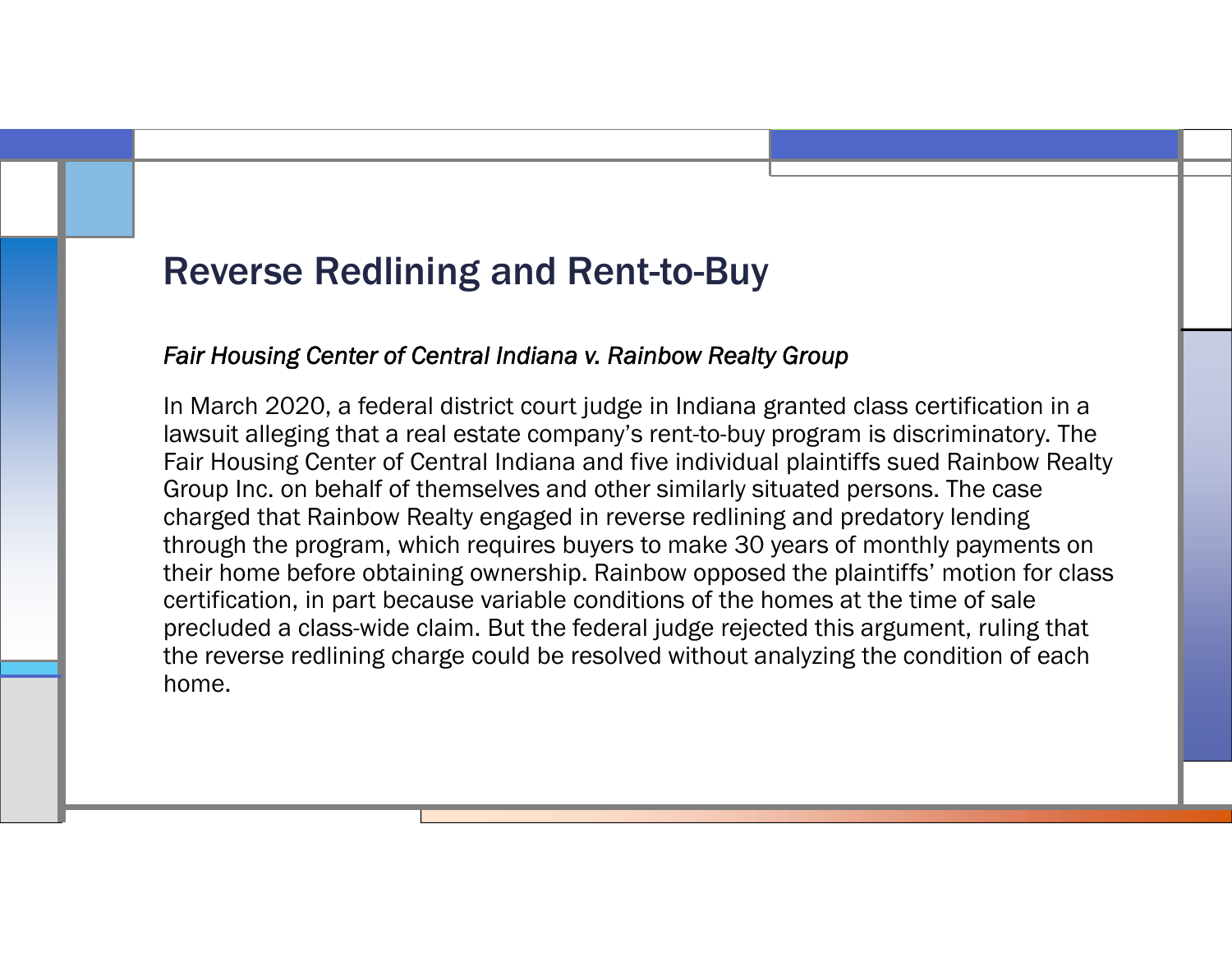## Disparities in REO Maintenance

#### *National Fair Housing Alliance et al. v. Bank of America; National Fair Housing Alliance at al. v. Fannie Mae; National Fair Housing Alliance at al. v. Deutsche Bank*

NFHA, numerous private fair housing organizations, and a few individual owners are litigating three ongoing federal cases against two nationwide banks and the government-sponsored enterprise Fannie Mae. The allegations include a failure to provide routine exterior maintenance, such as grass cutting, and marketing, such as posting "for sale" signs, to bank-owned homes in communities of color relative to similarly situated homes in White neighborhoods. Improper REO maintenance contributes to blight, reduces home values, and creates additional challenges for Black and Latino neighborhoods. The lawsuits stem from a large-scale, multi-year investigation of thousands of real estate-owned properties (REOs) throughout the country.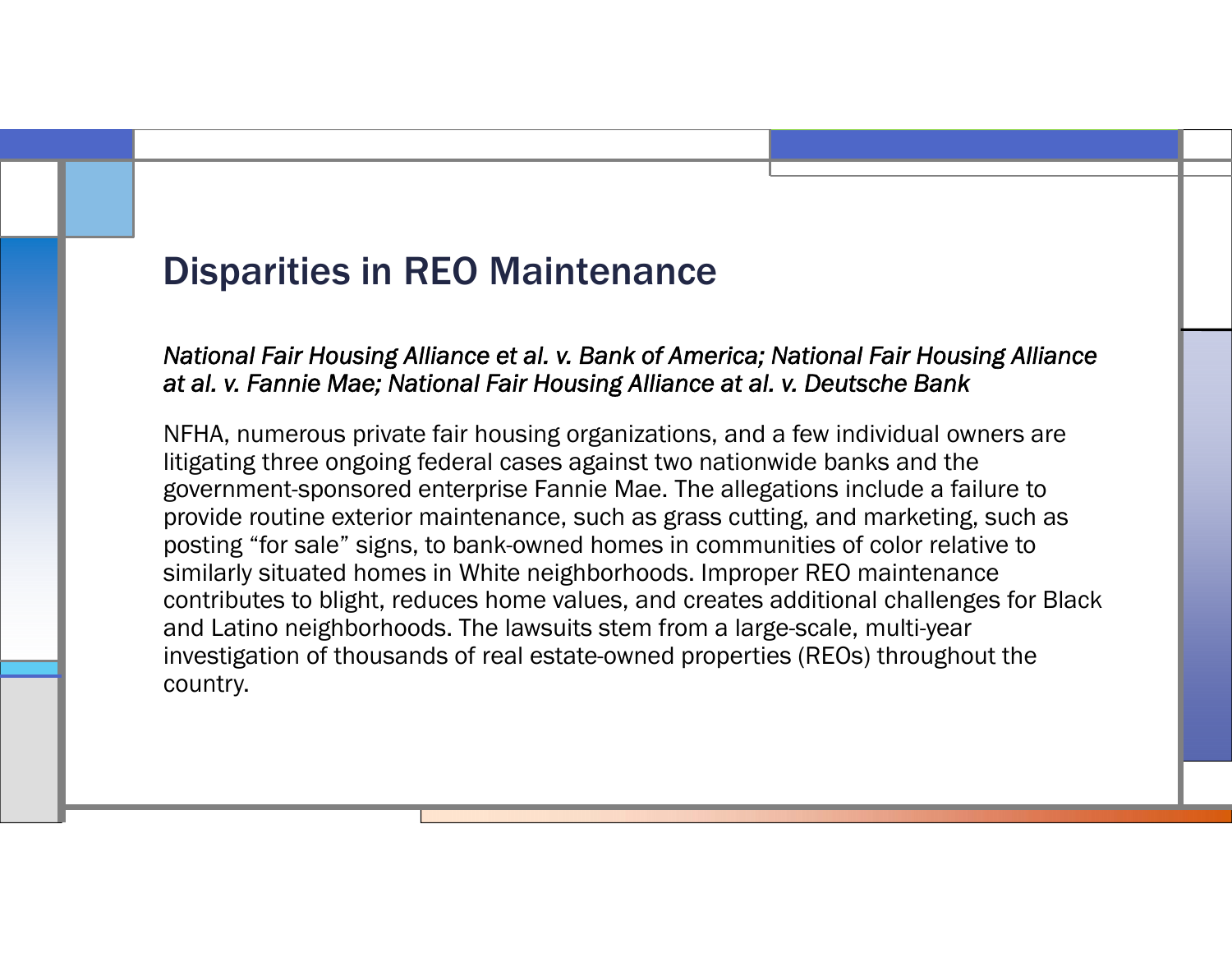## THE ONGOING ASSAULT ON FAIR HOUSING

#### HUD Eviscerates Critical Disparate Impact Legal Standard

The disparate impact standard is established legal doctrine. It is a critical legal tool for challenging policies or practices that have a discriminatory effect on protected classes under the Fair Housing Act. The doctrine has been upheld in every federal court in which it has been challenged, and in 2013, HUD promulgated a rule that unified the standards of the various federal circuit courts for bringing and defending against disparate impact claims.

The U.S. Supreme Court affirmed the use of disparate impact in its 2015 ruling in *Texas Dept. of Housing & Community Affairs v. Inclusive Communities Project ("Inclusive Communities").* Despite the well-established history of the disparate impact doctrine, lending and insurance industry trade associations have made every attempt to challenge the legitimacy of the 2013 Disparate Impact Rule by falsely claiming that it conflicts with the Inclusive Communities decision. They found a great friend in the Trump administration.

In early September 2020, HUD issued a final rule that severely weakens the disparate impact standard under the Fair Housing Act. In essence, the Trump administration's new rule further exacerbates racial inequality, makes our communities less safe, undermines our economic prosperity, and lessens our children's ability to succeed.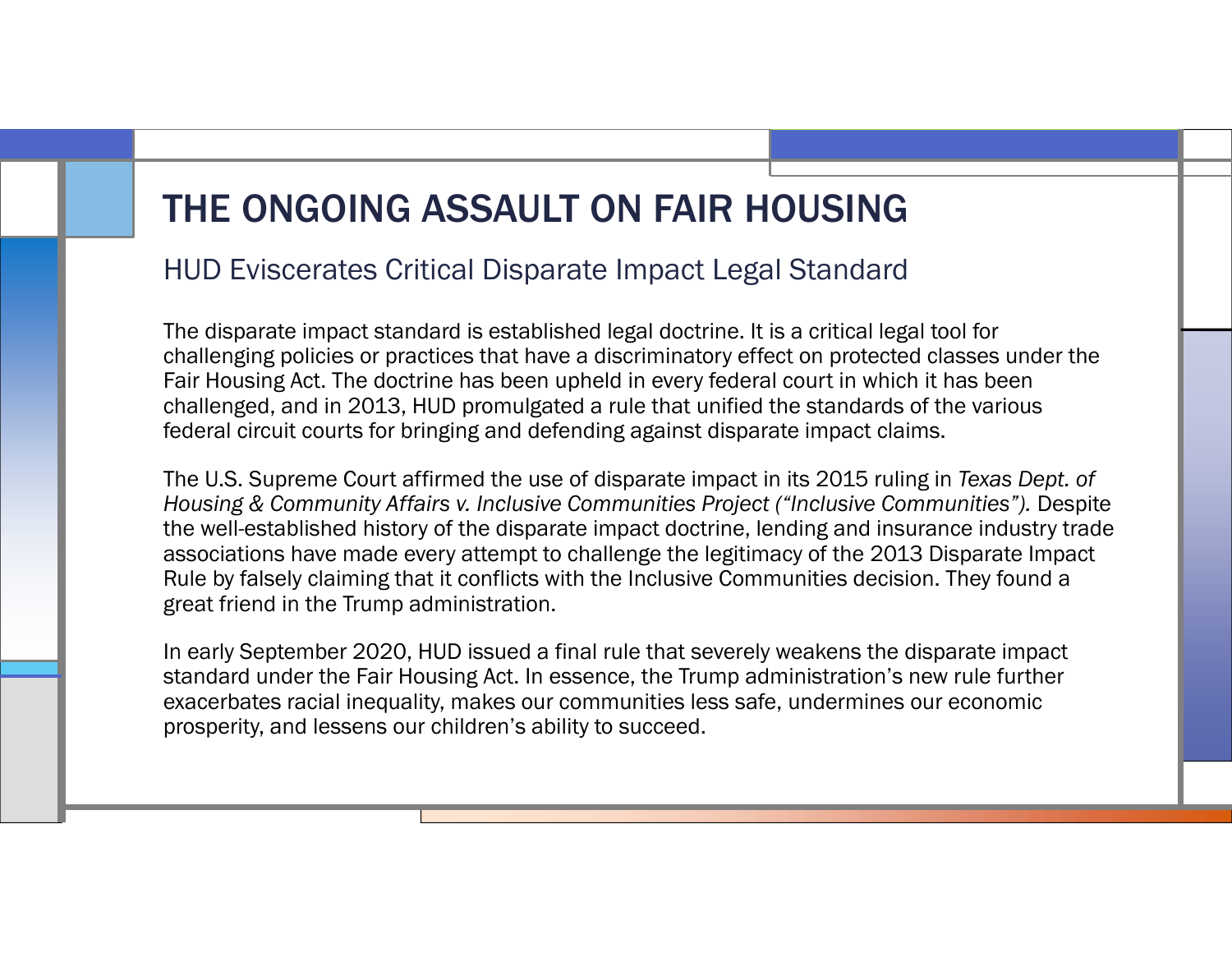## **Disparate** Impact

This chart compares the 2013 HUD Rule to the 2020 final rule and shows how the Trump administration is attempting to make a successful disparate impact claim nearly impossible. These changes are not grounded in established law.

| FRIIVIA FAUIE UASE STANDARDS FUR UURRENT AND FRUFUSED RULE                                                                                                                                                      |                                                                                                                                                                                                                                                                                                                                                                                                                                                                                                                                                                                                                                                                                                                                                                                                                    |  |  |  |  |
|-----------------------------------------------------------------------------------------------------------------------------------------------------------------------------------------------------------------|--------------------------------------------------------------------------------------------------------------------------------------------------------------------------------------------------------------------------------------------------------------------------------------------------------------------------------------------------------------------------------------------------------------------------------------------------------------------------------------------------------------------------------------------------------------------------------------------------------------------------------------------------------------------------------------------------------------------------------------------------------------------------------------------------------------------|--|--|--|--|
| <b>CURRENT RULE</b>                                                                                                                                                                                             | <b>PROPOSED RULE</b>                                                                                                                                                                                                                                                                                                                                                                                                                                                                                                                                                                                                                                                                                                                                                                                               |  |  |  |  |
| The Plaintiff or Charging Party<br>bears the burden of proving its<br>prima facie case by showing that<br>a policy or practice:                                                                                 | The Plaintiff or Charging Party bears the burden of<br>proving a prima facie case by showing that a specific,<br>identifiable policy or practice has a discriminatory effect<br>by stating facts plausibly alleging each of the following<br>elements:                                                                                                                                                                                                                                                                                                                                                                                                                                                                                                                                                             |  |  |  |  |
| A. Caused or predictably will<br>cause a discriminatory effect<br>on a group of persons or a<br>community on the basis of<br>race, color, religion, sex,<br>disability, familial status, or<br>national origin. | A. That the challenged policy or practice is arbitrary,<br>artificial, and unnecessary to achieve a valid interest<br>or legitimate objectives such as a practical business,<br>profit, policy consideration, or requirement of law;<br>B. That there is a robust causal link between the<br>challenged policy or practice and a disparate impact<br>on members of a protected class which shows the<br>specific practice is the direct cause of the<br>discriminatory effect;<br>C. that the alleged disparity caused by the policy or<br>practice has an adverse effect on members of a<br>protected class;<br>D. That the alleged disparity caused by the policy or<br>practice is significant; and<br>E. That there is a direct relationship between the injury<br>asserted and the injurious conduct alleged. |  |  |  |  |

#### PRIMA FACIE CASE STANDARDS FOR CURRENT AND PROPOSED RULE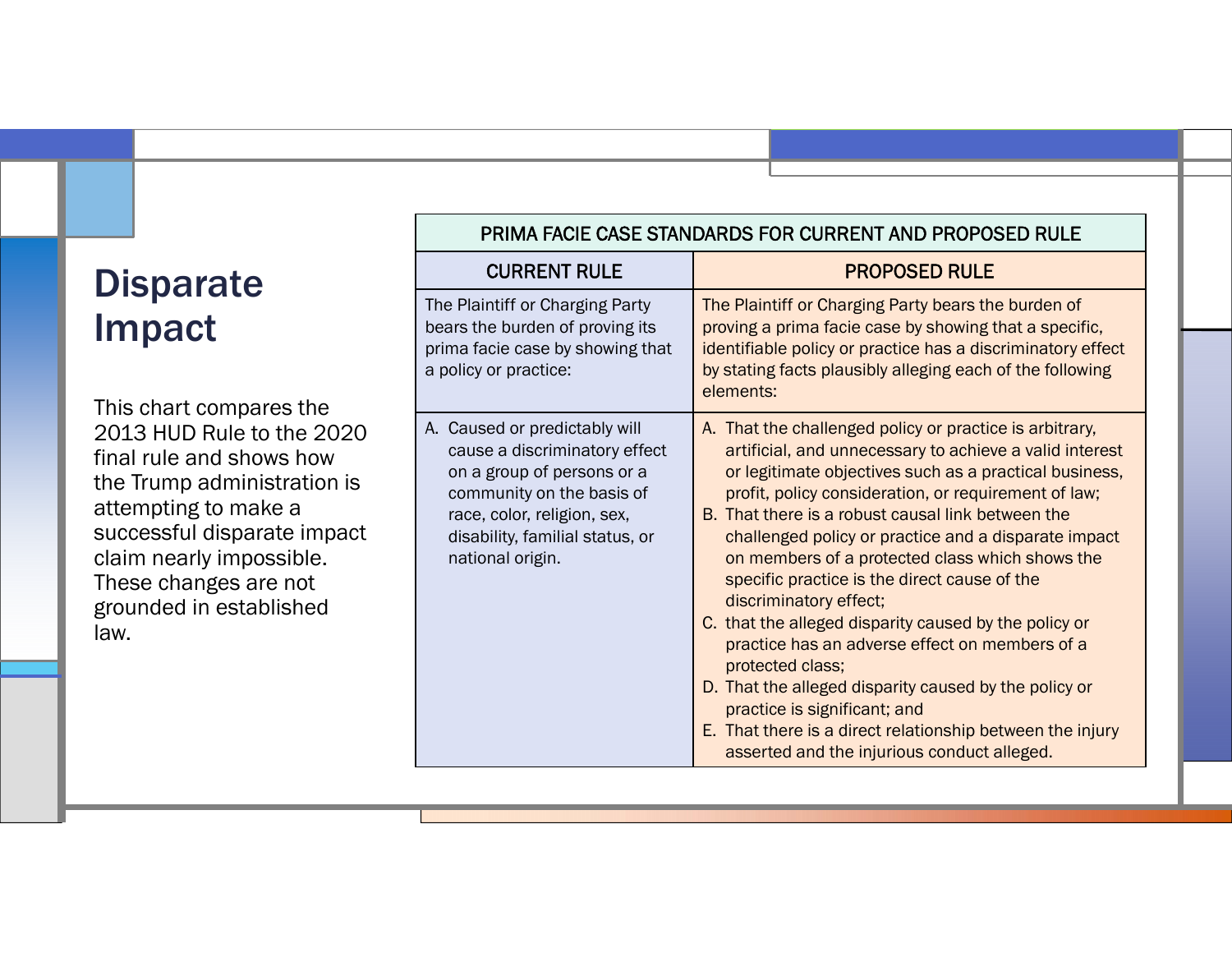## THE ONGOING ASSAULT ON FAIR HOUSING

Elimination of the AFFH Rule Further Cements Segregation

The historical context, legislative history, and jurisprudence related to the Fair Housing Act's AFFH provisions all serve to make clear the intent of Congress, which was to use the programs administered by HUD and other federal agencies to eliminate segregation, expand opportunity, and create a more equitable society.

In 2015, HUD finally adopted a new AFFH regulation that had the potential to be a powerful tool for racial equity. The rule conditioned continued receipt of HUD funding on jurisdictions making progress toward accomplishing their fair housing goals. This promising regulation went into effect in 2016, and 39 jurisdictions completed the process of developing their fair housing plans and having them approved by HUD.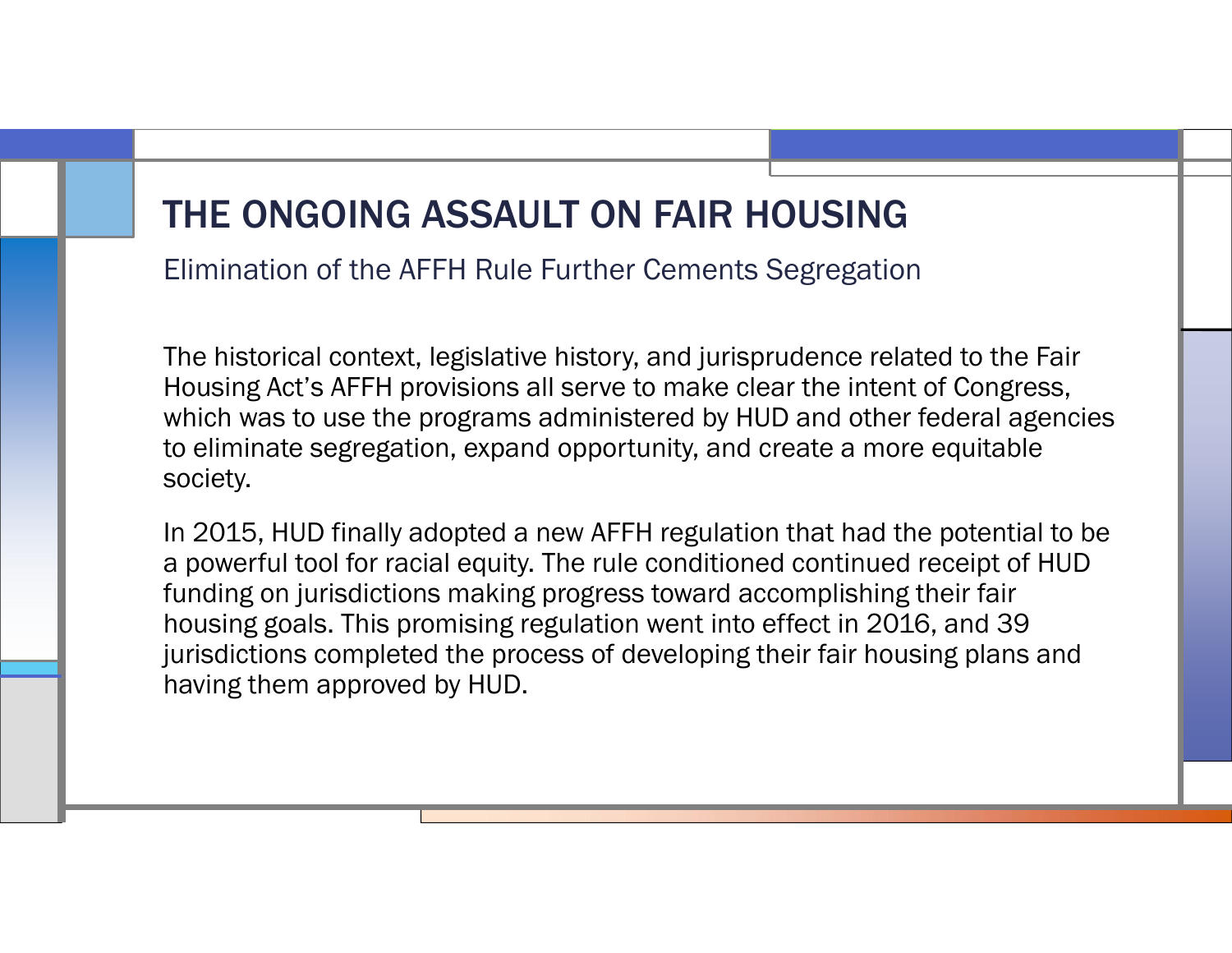## THE ONGOING ASSAULT ON FAIR HOUSING

Elimination of the AFFH Rule Further Cements Segregation

In 2018, the Trump administration halted implementation of the 2015 rule and reinstated the ineffective 1995 regulation. In January, 2020, HUD proposed a new AFFH regulation, one almost entirely divorced from the meaning and intent of the AFFH provision of the Fair Housing Act.

On July 23, 2020, HUD abandoned that proposed rule, and adopted a new, previously unseen, final rule to replace the 2015 AFFH regulation. That rule went into effect on September 8, 2020.

HUD's new rule, called "Preserving Housing and Neighborhood Choice," cannot truthfully be labeled an AFFH rule, although it purports to implement the AFFH provisions of the Fair Housing Act.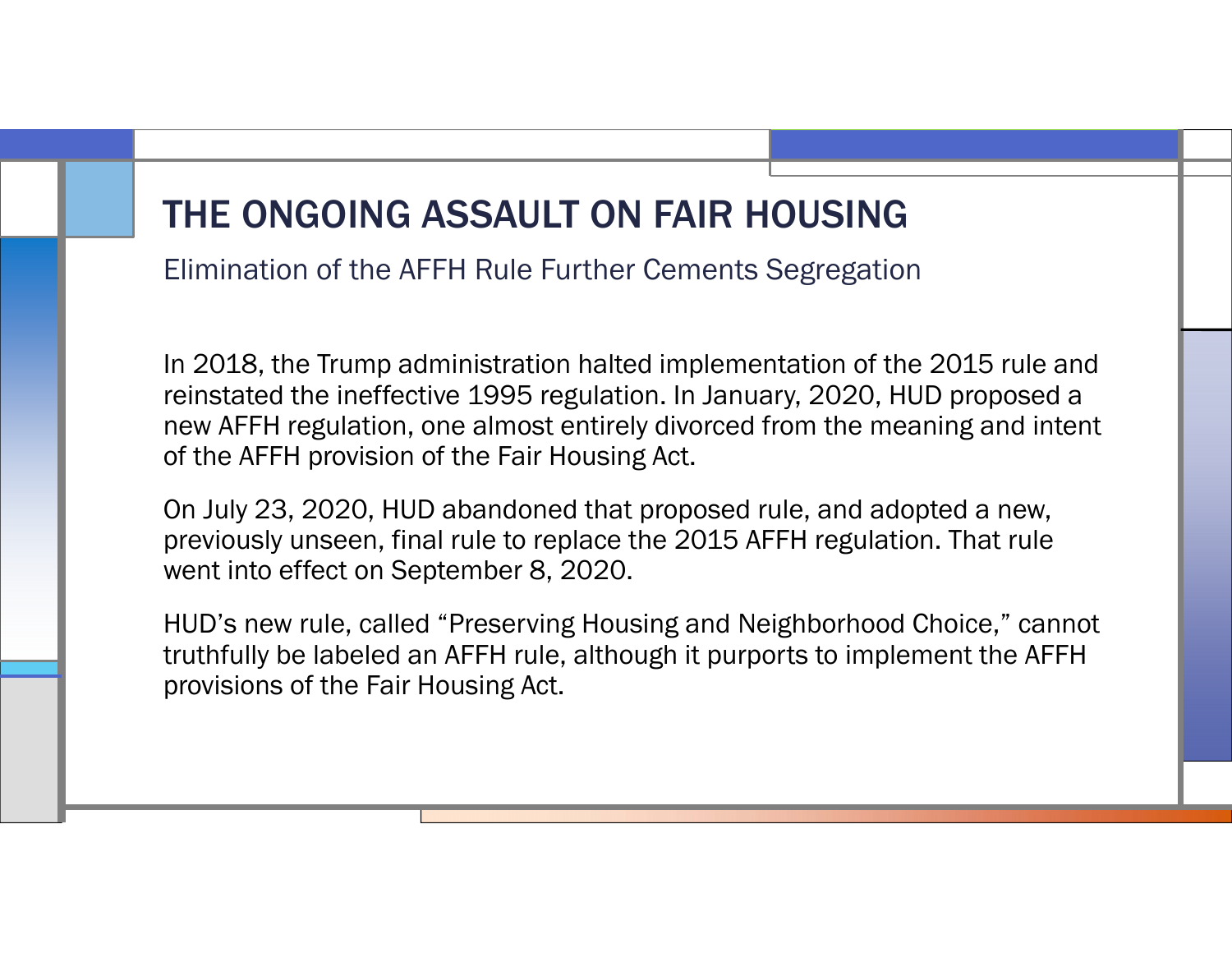Segregation and Disinvestment in Communities of Color Have Created Conditions That Exacerbate the COVID-19 Pandemic

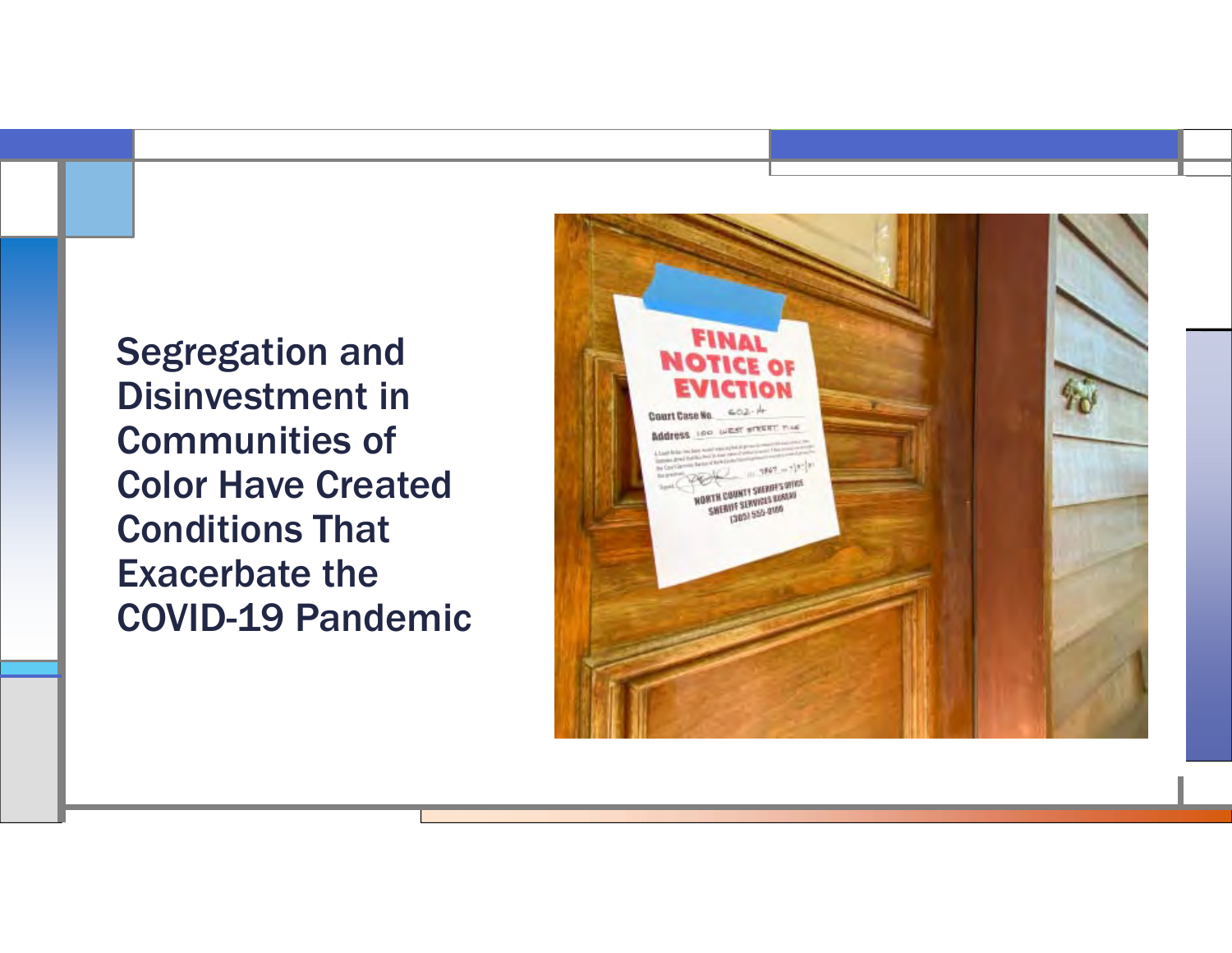## The Lack of Effective Response to the Immediate Needs of Vulnerable Communities Threatens to Magnify Disparities and Exacerbate Racial Inequality

Both during and after the coronavirus pandemic, people of color will once again be at high risk of housing instability, and with it, the loss of financial security, homeownership, and wealth.

As the Urban Institute noted, "Black and Latino people have been hardest hit by stay-at-home orders and other public health measures put in place to slow the spread of COVID-19 because of a legacy of occupational segregation that has led to them being overrepresented in low-wage jobs and in jobs that can't transition to remote work . . ."